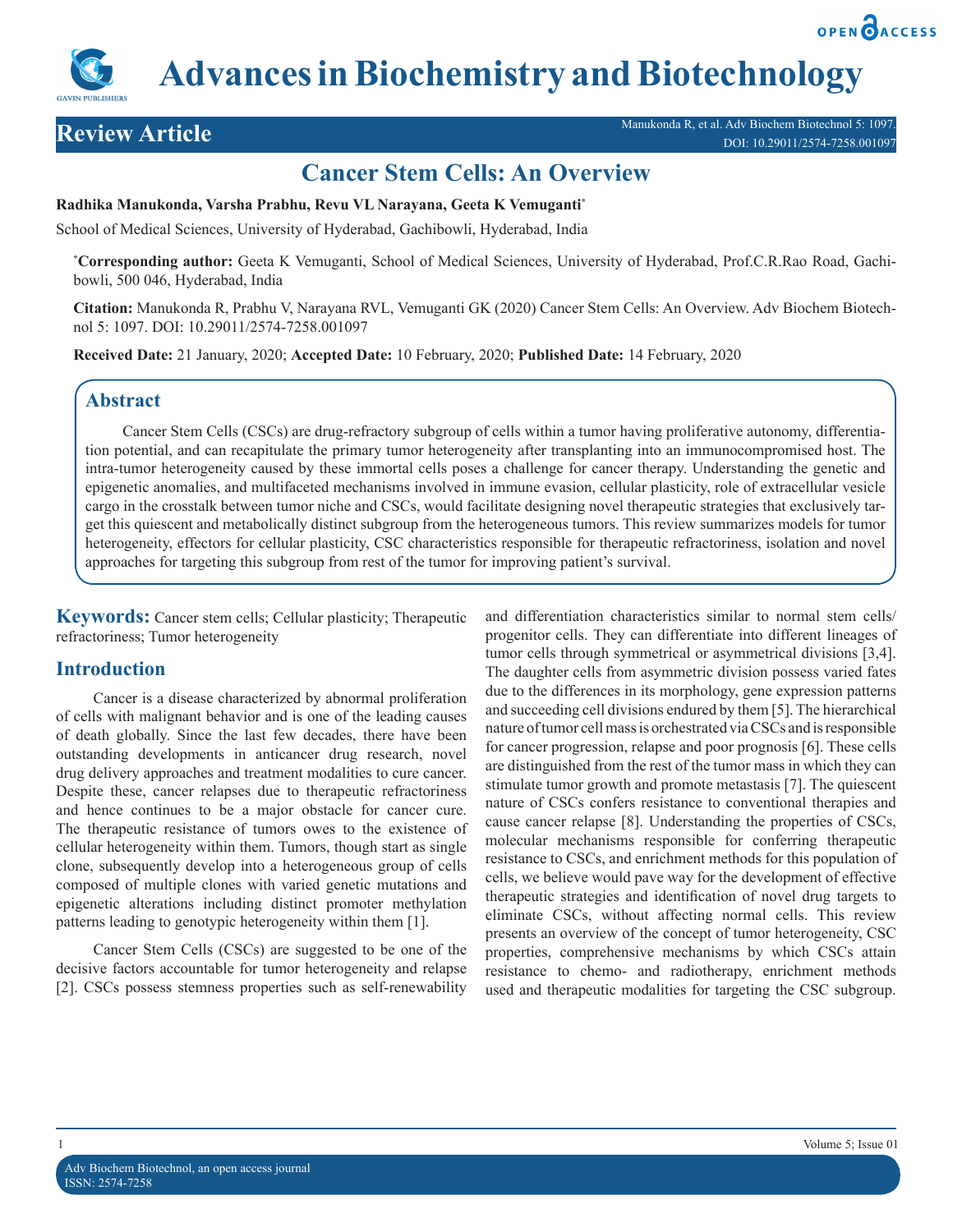#### **Origin of CSCs**

Accumulating data obtained from previous studies propose that depending on the tumor type, CSCs might originate from a) bone marrow stem cells/tissue-specific adult stem cells; b) transdifferentiation processes of somatic cells; c) dedifferentiation of progenitor cells; d) reprogramming of differentiated cancer cells e) horizontal gene transfer or cell fusion of cancer cells and normal stem cells [9-13]. These molecular variations are elicited either through activation of oncogenes, inactivation of tumor suppressor genes or as a consequence of the accumulated additional genetic and epigenetic anomalies. Additional factors that regulate CSCs maintenance for tumor initiation, growth and progression are the components of the microenvironment termed as stem cell niche and CSC niche such as stromal cells, hypoxic niche, inflammatory cells etc. Cytokine loops also play a critical role in reprogramming specified cells into CSCs [14].

Two models, the stochastic model (clonal evolution model) and the hierarchical model (CSC model) were proposed to describe the tumor origin, progression and heterogeneity [15,16].

#### **The Stochastic model**

The stochastic model proposes that each cell within a tumor own equal potential to generate new homogeneous cell mass [17]. The function of an individual cell is affected by both extrinsic factors (tumor microenvironment) and intrinsic factors (transcription factors and signaling pathways) [9,18]. The tumorigenic ability of any of these cells is attained by acquiring oncogenic mutations stochastically/randomly as a consequence of genomic instability, hyperplasia and irregular proliferation [19]. These genetic and molecular changes confer clonal growth of novel cell types, different from old cells. As a result, cancer cells within the same patient have different functional and phenotypic characteristics [20,21].

#### **The hierarchical model**

The hierarchical model illustrates that the structured diverse cell subsets and only a small number of cells, positioned on the top are decisive and have the clonogenic potential *in vitro* and tumor-inducing capability *in vivo* after transplantation into immunocompromised animal models. These cells were later termed as CSCs. The hierarchical model was first elucidated in Acute Myeloid Leukemia (AML), in which a subset of cells expressing CD34+ CD38– markers on their surface-initiated leukemia upon transplantation into Severe Combined Immunodeficiency (SCID) mice. These cells showed normal stem cell properties such as selfrenewing capacity and multi-lineage differentiation [13,22,23]. The occurrence of CSCs in several solid tumors such as lung [24-27], colon [26], liver [26], prostate [24,26], head & neck [26], ovarian [28], brain [26,29], bladder [30-32], melanoma

[33-35], hepatocellular carcinoma [36,37] and retinoblastoma [38,39] has also been reported. Some cancer types like B cell lymphoblastic leukemias are not hierarchically organized and possess homogeneous histopathological features. These cancers gain heterogeneity in response to therapy through clonal evolution [40].

#### **Characteristics of CSCs**

CSCs and normal stem cells share similar stemness properties such as self-renewal ability and multi-lineage differentiation. Stem-like properties of CSCs are due to (epi) genetic alterations, changes in cell metabolism and dysregulated signaling pathways. The list of CSC characteristics is given in Table 1.

| <b>Characteristics of CSCs</b>                                                                     |  |  |
|----------------------------------------------------------------------------------------------------|--|--|
| Self-renewal capability                                                                            |  |  |
| Differentiation ability into heterogeneous lineages of cells which<br>makes up the original tumor. |  |  |
| Ability to survive for a long time - Quiescent nature $(G_0$ Stage of cell<br>cycle)               |  |  |
| Resistance to damaging agents                                                                      |  |  |
| Active membrane transporter activity (MDR1 and ABCG2<br>responsible for chemo-resistance)          |  |  |
| Anchorage -independent growth and metastasizing capacity through<br><b>EMT</b>                     |  |  |
| Active telomerase expression                                                                       |  |  |
| Expression of cell surface proteins                                                                |  |  |
| Altered gene expression profile (genetic & epigenetics variations)                                 |  |  |
| Altered signaling pathways (Wnt, Notch, Hedghog)                                                   |  |  |
| Expression of EMT gene signatures                                                                  |  |  |
| Protective autophagy system                                                                        |  |  |
| Immune evasion                                                                                     |  |  |
| Cancer stem cell plasticity through EMT                                                            |  |  |
| Sphere forming ability                                                                             |  |  |
| Tumorigenicity                                                                                     |  |  |
| Metabostemness                                                                                     |  |  |
| Tumor invasion                                                                                     |  |  |
| Resistant to apoptosis (ROS scavenging, DNA Repair, Anti apoptosis<br>signaling pathways           |  |  |

**Table 1:** List of CSCs Characteristics.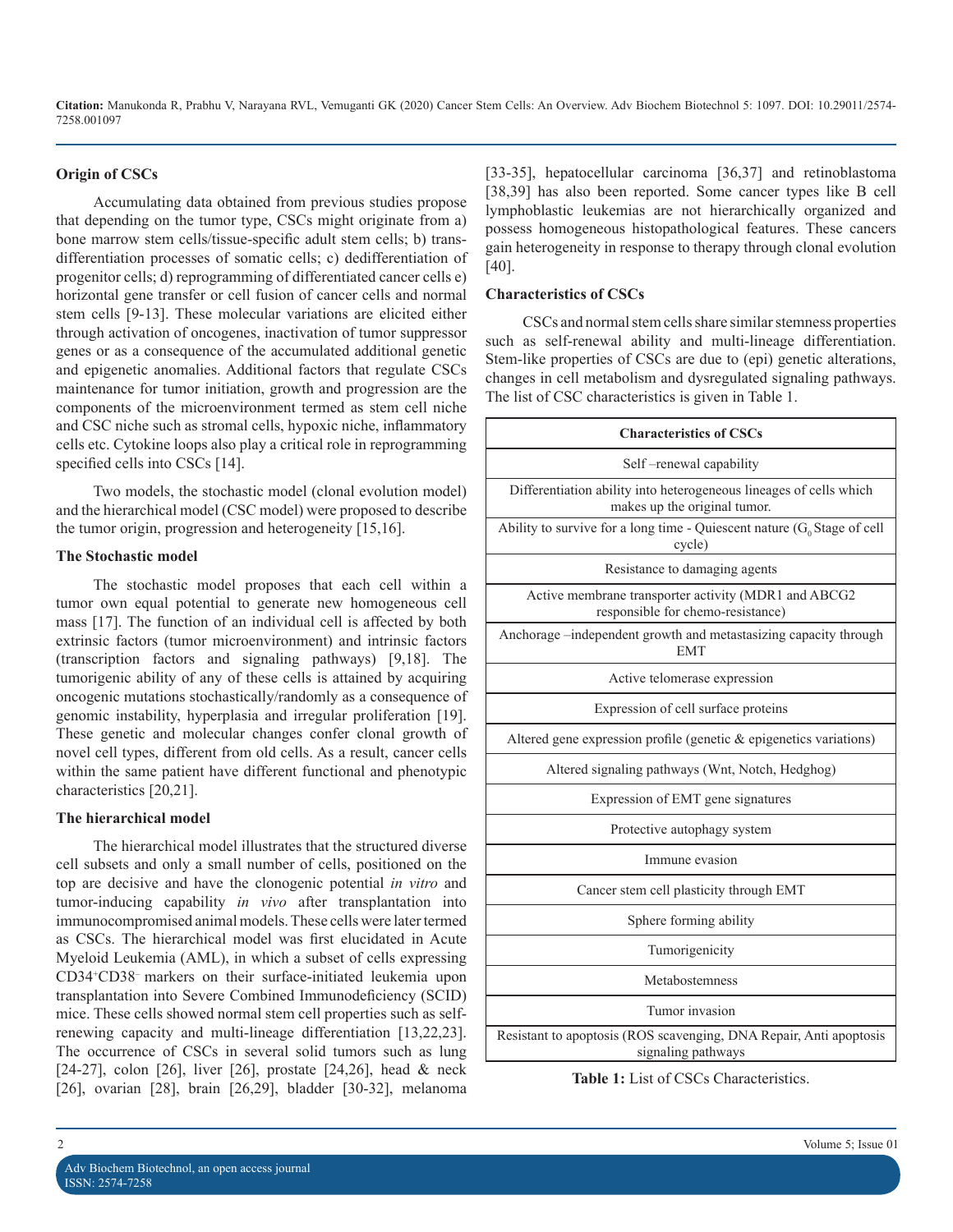#### **Self- renewability & differentiation**

The prominent characteristics of CSCs is their ability to self-review and undergo differentiation into multiple cell types that are present in the primary tumor from which they are originated [41,42]. CSCs share both these properties with normal stem cells, but the proliferation of the former group is affected by genetic, epigenetic variations and stress (hypoxia, starvation, and inflammation) [13]. CSC theory postulates that cancer cells derived as a result of CSC differentiation process is accountable for tumor growth and metastasis. Dick and colleagues in 1997 demonstrated that CD34+ /CD38<sup>−</sup>cells from AML patients undergo differentiation into leukemia cells *in vivo* [22].

#### **Genetic & epigenetic variations**

Emerging literature and data asserts that cancer stemness is directed by genetic (loss of tumor suppressor function & oncogene activation) and epigenetic deviations (aberrant methylation patterns and chromatin remodeling) [43]. Genetic changes in genes encoding DNA methyltransferases also drive CSC formation. Among DNMT1, DNMT3A and DNMT3B; DNMT3A is the most commonly mutated enzyme especially in AML patients [44]. Abnormal methylation patterns have also been observed in solid tumors during the initial stages of carcinogenesis [45].

The role of chromatin in inducing CSC formation through attaining self-renewal ability was evident by genome sequencing data in which gain-of-function mutations in H3F3A gene encoding histone H3 and K27M substitution was observed in pediatric Glioblastoma (GBM) patients [46]. Several other studies have reported that mutated epigenetic regulators such as enzymes involved in chromatin-remodeling, transfer of histone acetyl and methyl groups stimulate the gain of CSCs stemness properties and initiate the tumorigenic process [43]. For instance in leukemias (AML and Acute Lymphoblastic Leukemia (ALL), Leukemia Stem Cell (LSC)) formation is activated by oncogenic Mixed-Lineage Leukemia (MLL) fusion proteins generated by translocations [47]. Notably, MLL fusion proteins can initiate the tumorigenic process in progenitor cells along with hematopoietic stem cells, which clues that committed cells can reprogram to attain stemness property (self- renewability) [48,49].

The process of CSCs development can also be initiated by interactions between non-coding RNAs, specifically microRNA (miRNA) and other epigenetic machinery by targeting its components or reciprocally regulated by epigenetic mechanisms [50].

#### **CSC specific cell surface and functional markers**

Cell surface and functional markers such as Epithelial Cell Adhesion Molecule (EpCAM), CD133, CD44, CD24, Thy-1

cell surface antigen (THY1), ATP binding cassette subfamily B member 5 (ABCB5) and ATP-Binding Cassette Super-Family G Member 2 (ABCG2) specific for CSCs were identified for numerous solid tumors and leukemias [39,51]. Combinations of two or three markers are employed to isolate CSC fraction from tumors. They were first identified and isolated from breast cancer based on CD44<sup>+</sup>CD24<sup>-/low</sup> marker expression, side population and aldehyde dehydrogenase<sup>+</sup> (ALDH<sup>+</sup>) subpopulations detection. The enriched fraction exhibited higher tumor-initiating capacity after transplanting into immunodeficient host [52]. In AML, a subset of cells expressing CD34+ CD38– markers showed tumorigenic potential [23,53]. CSCs from brain cancers were identified based on the expression of CD133, Epidermal Growth Factor Receptor (EGFR), Stage-Specific Embryonic Antigen 1 (SSEA-1) and CD44 [54]. Various studies reported that cells expressing alternate phenotypes of CD133 marker show varied tumorigenic potential *in vitro* and *in vivo*. Both CD133<sup>+</sup> and CD133<sup>-</sup> cells have the tumorigenic potential in several gliomas, whereas CD133+ brain tumor cells does not induce tumors [55]. In metastatic colon cancer, both CD133+ and CD133– cells can generate tumors and CD133– cells could form more aggressive tumors [56]. In another study on Rb primary tumors, CD133<sup>lo</sup> (FSC<sup>lo</sup>/SSC<sup>lo</sup>) population sorted by Fluorescence-Activated Cell Sorting (FACS) exhibited CSC properties, which was additionally proven by their ability to form better and larger colony, augmented invasive potential and showed resistance to therapeutic drug carboplatin when compared to CD133hi cells (non-CSCs) [8,39,57]. Rb CSCs were identified in both mouse and human Rb and they share normal stem cell-like characteristics [38,58,59]. Tumor specific cell surface markers are represented in Table 2.

| <b>Cancer type</b> | <b>Markers</b>                                              | <b>Reference</b>   |
|--------------------|-------------------------------------------------------------|--------------------|
| AML                | $CD34+/CD38$                                                | $\lceil 22 \rceil$ |
| <b>Breast</b>      | $CD44+/CD24^{-/low}/EpCAM^+$                                | $[52]$             |
|                    | $CD44+/CD24+/ESA+$                                          | [153]              |
|                    | $ALDH1+/CD44+/CD24^{-/low}$                                 | [154]              |
| Pancreatic cancer  | $CD44+/CD24+/ESA+$                                          | [155]              |
|                    | CD133+/CD44+/CD24+/ESA+                                     | [156]              |
| Ovarian            | $CD133^+$ , $CD44^+$ , $ALDH1^+$                            | [157, 158]         |
| Lung               | $CD133^*$ , ALDH <sup>+</sup>                               | [159, 160]         |
| Colon cancer       | $EpCAM+/CD44+/CD166+$                                       | [161]              |
|                    | $CD133+/EpCAM+/CD44+/$<br>$CD166+$                          | [162]              |
| Liver              | CD133 <sup>+</sup> , CD49f <sup>+</sup> , CD90 <sup>+</sup> |                    |
|                    | CD133 <sup>+</sup> , CD49f <sup>+</sup> , CD90 <sup>+</sup> | [163, 164]         |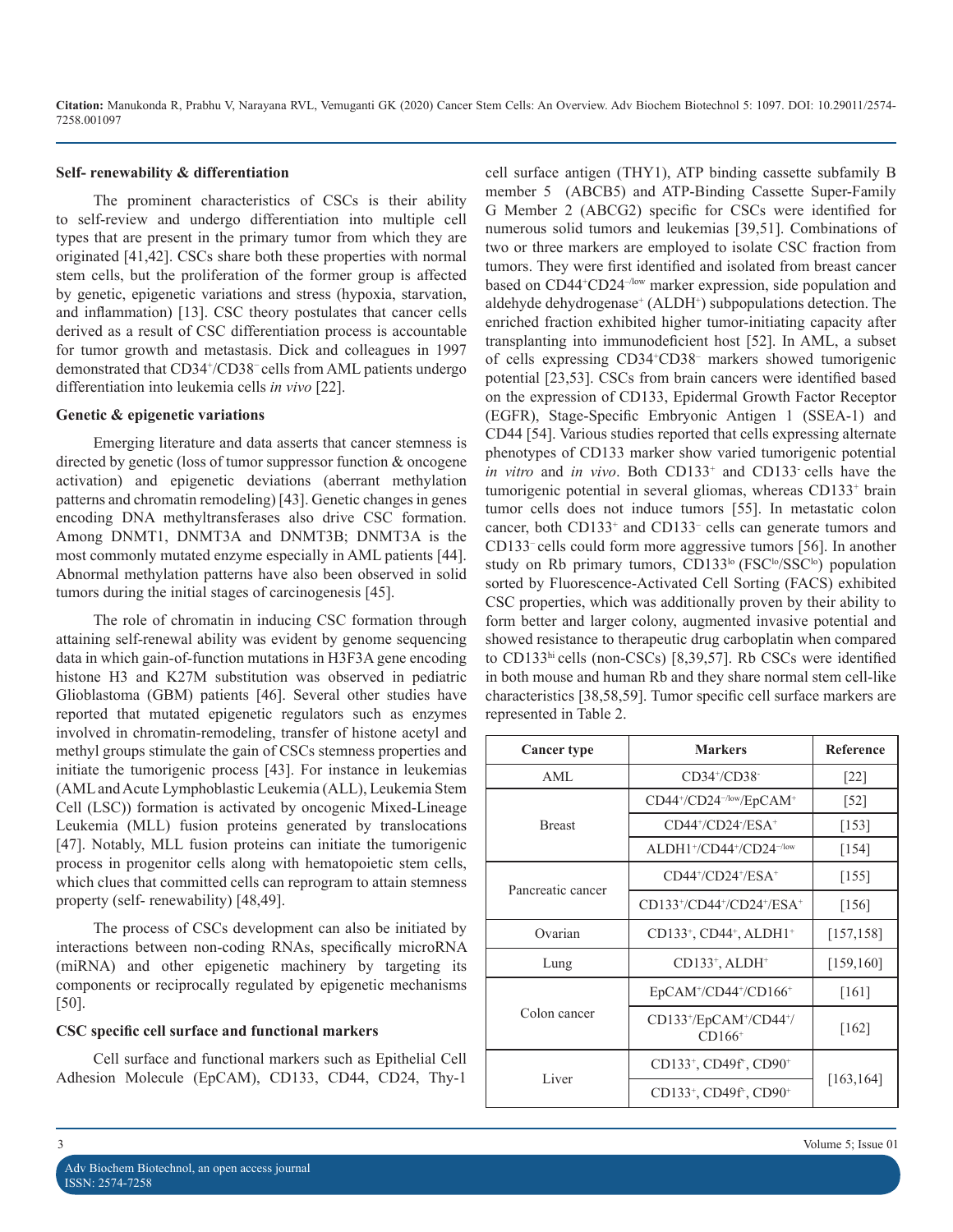| Multiple myeloma<br>CD138 - Multiple<br>myeloma | $CD138-$                                                                           | [165]   |
|-------------------------------------------------|------------------------------------------------------------------------------------|---------|
| Retinoblastoma (Y79<br>cells)                   | FSC <sup>lo</sup> / SSC <sup>lo</sup> /CD133 <sup>lo</sup> /<br>CD44 <sup>hi</sup> | [8, 57] |
|                                                 | CD133 <sup>+</sup> , Nestin <sup>+</sup> and OCT4 <sup>+</sup>                     | $[166]$ |
|                                                 | $ABCG2^+$                                                                          |         |

**Table 2:** Tumor specific cell surface markers.

#### **Altered signaling pathways in CSCs**

Common signaling pathways involved in CSCs are Janus kinase (JAK), Signal Transducer and Activator of Transcription (STAT) proteins, nuclear factor kappa-light-chain-enhancer of activated B cells (NF-кB), wingless-related integration site (Wnt) β-catenin. Among all, Hedgehog and Notch are considered as important regulators of CSCs. Normal stem cells and CSCs share almost similar type of signaling pathways, however because of the irregularities in the signaling cascade of the latter group they acquire survival properties such as self-renewability, differentiation through abnormal regulation of transcriptional factors and proapoptotic genes [60-62] resulting in therapeutic resistance towards cancer therapies. Notch signaling is an evolutionary conserved and the most activated signaling pathways in almost all cancer types and play a key role in cell differentiation and cell cycle progression [63]. Canonical and noncanonical pathways of Wnt signaling cascade regulate cell polarity, survival, proliferation and migration [64]. Hedgehog pathway helps in gaining stemness properties through EMT [60]. By understanding the molecular mechanisms involved in deregulated pathways would pave way for designing novel therapeutic strategies for targeting CSCs.

## **Therapeutic resistance of CSCs**



**Figure 1:** Molecular mechanisms that contribute to therapeutic resistance in CSCs.

#### **The quiescent nature of CSCs**

 A small subset of tissue-specific adult stem cells persists in quiescent state  $(G_0)$  to compensate tissue loss, to survive under metabolic stress and to maintain genomic integrity throughout the lifespan of an organism [65]. Similarly, for CSCs, quiescent state is necessary for maintaining their self-renewal ability and is a critical factor for these cells to develop therapeutic resistance [66]. In several malignancies like breast and colon, the tumor can relapse after many years due to the survival of quiescent CSCs [18]. Stem cell quiescence is regulated by various intrinsic molecules like reactive oxygen species (FoxO group), transcription factors (HIF-1α & NFATc1 poietin-1) and extrinsic molecules such as TGF-β, thrombopoietin, osteopontin, adhesion proteins (N-cadherin & β1 integrins) that are found within the niche which are critical for the long-term maintenance of stem cells in quiescence. Understanding the regulatory mechanisms (ATM, mTOR and Wnt/β-catenin signaling) involved in quiescence in stem cells is important for the development of novel therapeutic strategies to target quiescent CSCs [67].

#### **ABC transporters and Drug efflux pathways in the maintenance of drug resistance in CSCs**

ATP Binding Cassette (ABC) transporters are highly conserved transmembrane proteins, which are classified into seven gene subfamilies, designated ABCA–G. Their normal physiological functions are detoxification system, defense against oxidative stress, xenobiotics and lipid metabolism [68]. High expression of ABC transporters has been described in numerous cancers and the chemo resistance for CSCs is attributed to members of this group of proteins called Multi Drug Resistant Proteins (MDR), which are responsible for MDR phenomenon, in which cancers become resistant to numerous drugs that have little structural and functional similarity. These proteins transport cytotoxic drugs as well as signaling molecules out of the cells and promote tumorigenesis [69,70]. Among all, ABCB1 (MDR1 or P-glycoprotein), ABCC1 (multidrug resistance-associated protein 1, MRP1) and ABCG2 (breast cancer resistance protein, BCRP) are the most studied proteins in the MDR family as these transporters are expressed in majority of drug resistant tumors. As compared to normal cells and cancer cells, some MDR transporters are expressed more highly in CSCs. For instance, ABCG2 is overexpressed in breast CSCs [71], ABCB1 in ovarian CSCs [72] and ABCB5 in malignant melanoma initiating cells (MMIC) [73].

The efficacy of anticancer drugs can be elevated by inhibiting members of ABC transporter family of proteins that are regulated by various signaling pathways which are involved in stem cell renewal and differentiation. For instance, Lapatinib inhibits receptor tyrosine kinase 2 (ERBB2) and doxorubicin sensitizes breast CSCs by inhibiting ABCB1 and ABCG2 [74].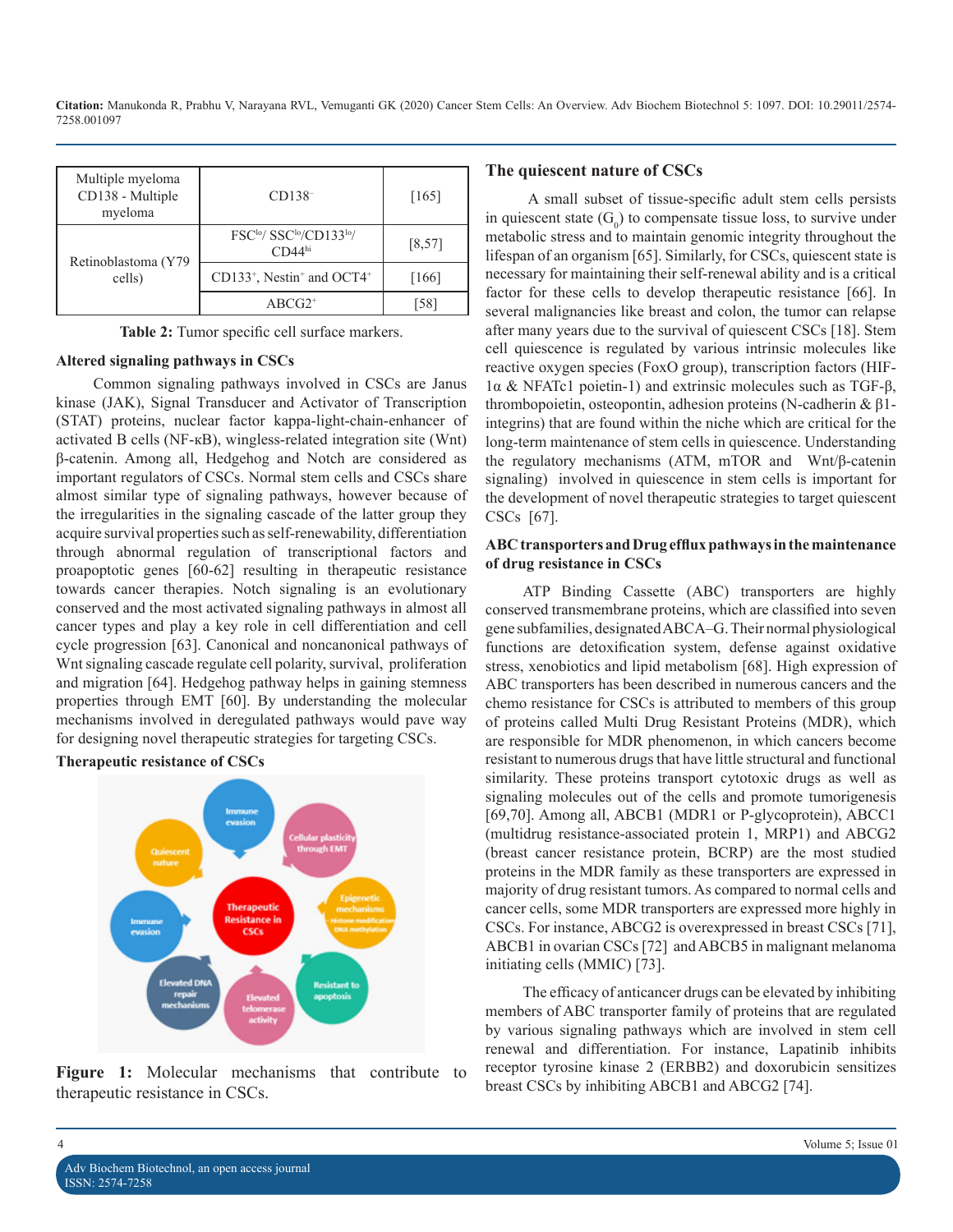#### **The ALDH1 mediated drug detoxification systems**

Aldehyde Dehydrogenase (ALDH) is a superfamily of phase I oxidizing and NAD(P)+ -dependent enzymes that protect living organisms against oxidative stress and lipid peroxidation [75] and are essential for the biosynthesis of Retinoic Acid (RA), γ-aminobutyric acid, and betaine [76,77]. Other than these functions, ALDH members such as ALDH1A1 and ALDH1A3 are studied as metabolic stem cell markers as they regulate cellular function in both normal stem cells and CSCs [78-80]. The higher activity by ALDH members has been implicated in cellular resistance against radiation in breast cancer cells [79,81] and in prostate cancer progenitor cells [76,82]. Several studies have reported that, within a tumor cell population ALDH<sup>br</sup> cells are more clonogenic and tumorigenic than ALDH<sup>dim</sup> cells [83] and the presence of ALDHbr cells has been associated with poor outcomes in a number of cancers [80].

#### **Immune evasion**

The first line of defense against growth of tumor cells under normal physiological conditions is the activation of innate immunity of the organism. Fundamental molecules involved in this mechanism are interferon-gamma, Interleukin-12 (IL-12), perforin, TNF-Related Apoptosis-Inducing Ligand (TRAIL), Death Receptors (DR4 and DR5) and the Recombination Activating Genes (RAG1, and RAG-2) which are also required for cell development [84]. The capability of cells to escape from the immune system is thus recognized as a hallmark of cancer metastasis and is one of the distinct properties of CSCs. This phenomenon is caused by three different mechanisms: a) by down regulating the components of the antigen processing and presentation pathways such as transporter (TAP)1, TAP2, Major Histocompatibility (MHC)I and/or MHC-II, which prevent the exposure of neo-antigens [85]; b) either by low expression of T-cell activation co-stimulatory molecules or by elevated expression of T-cell inhibitory molecules, as well as Programmed Death-Lignad1 (PD-L1) [86]; c) by promoting the expansion of pro-tumorigenic immune phenotypes [87,88]. This phenomenon of immune evasion was detected in CSCs of head

and neck squamous cell carcinoma, melanoma, glioblastoma and colorectal cancer, where they have decreased expression of MHC and/or TAP molecules [88]. These properties make CSCs poor targets for the cell-mediated immune response of T cells and contribute to the immune privileged status of CSCs within the tumor microenvironment.

### **Cellular plasticity through Epithelial to Mesenchymal Transition (EMT)**

One of the possible mechanisms responsible for attaining chemo résistance by CSCs is cellular plasticity through EMT, which is a complex and reversible phenotypic process. In this process epithelial cells lose their differentiated features and acquire mesenchymal characteristics and contribute to invasiveness, metastatic propagation and acquisition of high resistance to apoptosis resulting in therapeutic resistance of cancer cells towards conventional therapies [3,89]. This switch might be induced by the tumor microenvironment that secretes EMT-inducing growth factors (Transforming Growth Factor Beta (TGFβ) family of cytokines), activation of signaling pathways (Wnt, Notch, Receptor Tyrosine Kinases (RTKs), NF-κB and Hedgehog) and the interaction with the extracellular matrix and is closely associated with the acquisition of stem cell-like characteristics in tumors [90-92]. Some of the well-known EMT markers are E-cadherin, β-catenin, N-Cadherin, vimentin, fibronectin, snail, slug, twist and ZEB1. The reversal of EMT, i.e MET (Mesenchymal to epithelial) transition seem to happen through subsequent dissemination and leads to the consequent development of distant metastases. Recent reports have suggested that a new concept of a hybrid Epithelial/Mesenchymal (E/M) state exists, which has higher tumor - initiating potential than their individual states "E" and "M" and its expression was correlated with tumor aggressiveness in triple negative breast cancer patients [93-95]. This hybrid state was also observed in ovarian, lung and renal cell carcinoma cell lines, where both epithelial and mesenchymal markers were coexpressed at the same time [96,97]. The process of EMT, factors responsible for EMT and MET transitions, and epithelial and mesenchymal cell properties are elucidated in figure 2.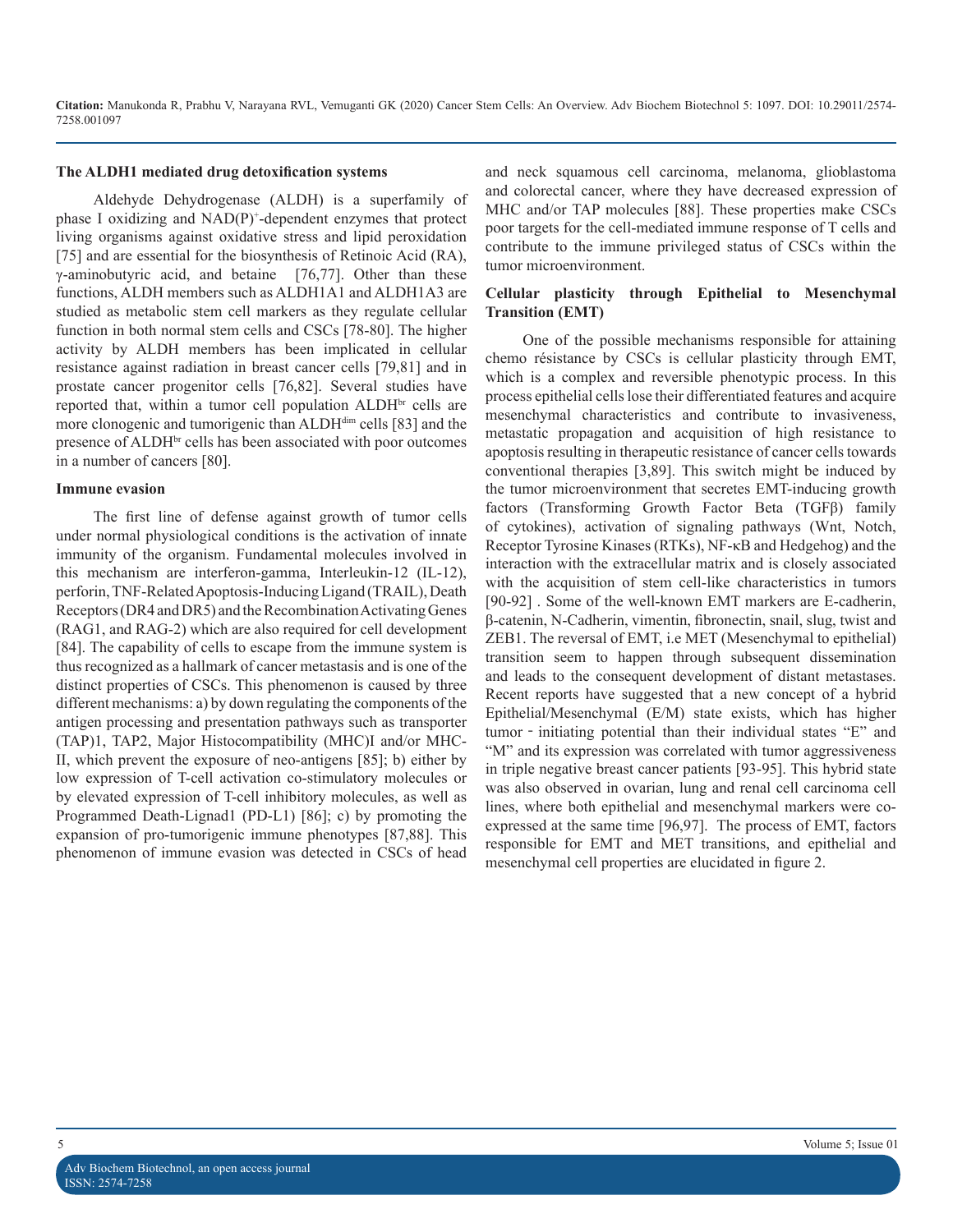

**Figure 2:** Epithelial-Mesenchymal Transition. During metastasis "CSCs undergo EMT", which involves functional transition of stationary epithelial cells into motile mesenchymal cells through an intermediate state where the cells exhibit both the properties of epithelial and mesenchymal cells under the influence of growth and transcription factors, adhesion molecules and tumor microenvironment. The mesenchymal cells migrate to adjacent stromal tissues and invade blood or lymph vessels. The properties of epithelial and mesenchymal cells are cited here.

Understanding the complex physiological processes involved in EMT and MET transitions and subsequent cellular plasticity to acquire stemness properties by CSCs will help to design targeted drugs against these cells [93].

#### **Resistance to Apoptosis**

One of the important characteristic of CSCs that contribute to therapeutic resistance is their reduced apoptosis potential [98,99]. CSCs acquire this property by multiple mechanisms such as up regulation of antiapoptotic Bcl-2 family proteins, drug resistance proteins like Interleukin (IL)-4, Inhibitors of Apoptosis Proteins (IAPs), activation of Phosphoinositide 3-Kinsae (PI3K) or serine-threonine protein kinase (AKT) signaling cascade, down regulation of death receptors such as Fas and TRAIL and paucity in mitochondrial- mediated apoptosis contribute to enhanced resistance to apoptosis initiation in numerous cancers [100,101]. Novel approaches that can be used to target CSCs by inducing apoptosis are through a) activating cell death pathways using synthetic Fas ligands like Apo010 (a hexameric FAS-L), b) triggering the extrinsic apoptosis pathways using proteasome inhibitor bortezomib, which will increase surface expression of DR5, c) using unique delivery methodologies of DR ligands, d) inhibiting Bcl-2 and Inhibitor Apoptotic (IAP) family of proteins with small RNA molecules and e) disrupting mitochondrial energy metabolism [102].

#### **Elevated telomerase activity**

Telomerase is a RNA-dependent DNA polymerase enzyme

that uses catalytic subunit, Telomerase Reverse Transcriptase (TERT) and plays a key role in adding 5′‐TTAGGG‐3′ repeated sequence to the terminal ends of the human chromosomes as they lose telomeric repeats with each cell division. Expression of telomerase is observed in 90% of human cancers, but is inactive in normal somatic cells [103-105]. Numerous studies have reported that, the expression of telomerase is higher in CSCs compared to non-CSCs, and its expression is critical for the self-renewal, progression and immortalization of CSCs [106-108].

#### **CSCs & Tumor microenvironment**

Tumor Microenvironment (TME) is composed of two components: cellular and non-cellular. Along with malignant cells, the cellular portion constitutes mesenchymal stem cells, endothelial cells, Cancer Associated Fibroblasts (CAFs), immune cells, adipocytes, myeloid cells, Natural Killer (NK) & NKT cells and pericytes [109]. The non-cellular component of TME includes Extracellular Matrix (ECM), which constitutes of collagen, glycoproteins, proteoglycans and integrins [110]. Number of studies have reported that stromal cells such as CAFs support the stemness of CSCs by releasing cancer cell derived secretory molecules, which further activates Wnt/β-catenin and Notch signaling pathways [111] and cancer progression is mediated via a feedback mechanism, where CSC influences CAF activity through activation of Hedgehog signaling cascade [112]. In addition, the metastatic latency of CSCs is attributed to TME, as it provides the signals that regulates self-renewal, EMT, inflammation, hypoxia and angiogenesis which will either regulate entry of CSCs into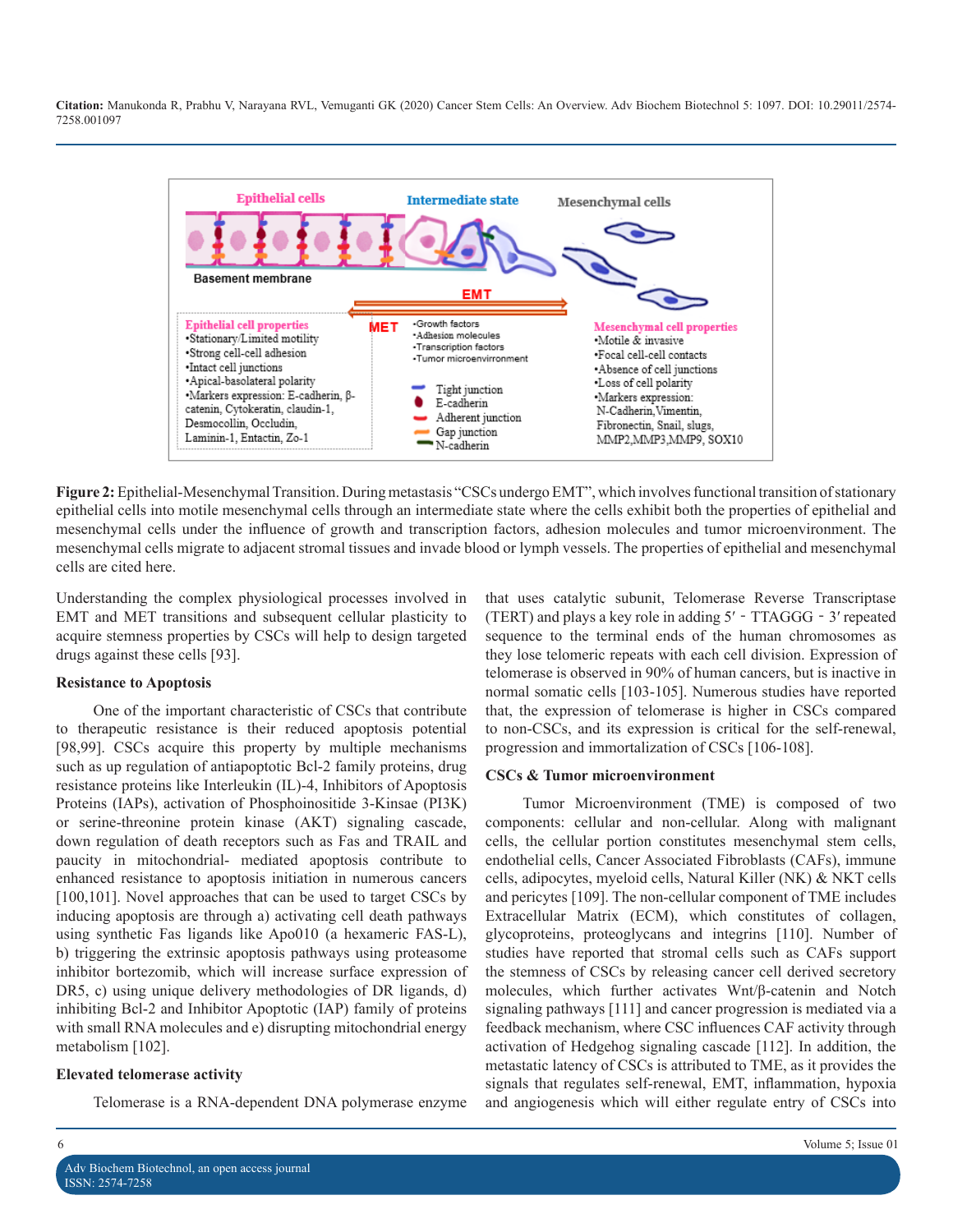quiescent state or stimulate the reactivation of CSCs that initiate metastasis and modulates the ability of CSCs to escape the innate immune response and survive in the metastatic niche [9].

The observed interactions between CSCs and TME provides critical insights into the mechanism of cancer drug resistance and recurrence.

#### **CSCs & Hypoxia**

Impaired vascularization within a primary tumor results in hypoxic condition, which is an important characteristic feature of locally advanced solid tumors. In cancer patients, tumor hypoxia is positively correlated with poor prognosis, aggressive tumor behavior and resistance to therapy [113,114]. Heddleston, et al. demonstrated that between the two transcriptional hypoxic signatures hypoxia inducible factor (HIF)-1 $\alpha$  and HIF2 $\alpha$ , the former is known to express in normal neural progenitors and cancer cells. Its expression is critical for the proliferation and survival of these two cell types, whereas HIF2α is expressed only in cancer stem cells and not expressed by normal neural progenitors indicating its role as a specific target for CSCs [7].

### **Role of Extracellular Vesicles in crosstalk between tumor niche and CSCs**

Extracellular Vesicles (EVs) are a diverse group of membrane-bound vesicles, first identified in plasma by Wolf, who referred to them as "Platelet dust" [115]. Three main types of EVs have been described based on their subcellular origin, type of release and size: exosomes (30–100 nm in diameter), micro vesicles (100–1,000 nm) and ectosomes or shedding vesicles (larger than 100nm) [116]. EVs are considered as a new mode of intercellular communication and tumor-derived EVs play a significant role in various cancers via transfer of cargo lipids, proteins, DNA and RNAs to the recipient tumor cells [117]. CSC derived EVs reprogram the local cells genetically and affect the immune cells of TME, which influences the tumor cell fate. Recent studies have demonstrated that, EVs particularly exosomes derived from various solid tumors such as prostate [118-120], breast [121-123], lung [124,125] and colorectal cancers [126-128] could influence the components of the microenvironment such as macrophages, mesenchymal stromal cells, CAFs, osteoclasts etc., and alter the tumor niche through a cargo of microRNAs like miR-409, miR-21, miR-378e, miR-143, miR-125a, miR-126 and by activation of AKT, IL6/STAT3 signaling pathways [117]. The released exosomes also have the ability to travel to distant organs and form a pre-metastatic niche [125]. However, other *in vitro* and *in vivo* studies have reported the anti-tumor effect of EVs derived from stem cells by obstruction of cell proliferation and induction of apoptosis in gliomas, lympho blastomas and liver carcinomas [129-131]. In addition, EVs derived from human liver stem cells improved the efficacy of Tyrosine Kinase Inhibitors (TKIs) by

elevating the apoptosis of CSCs isolated from renal carcinomas [117]. By understanding the role of EVs crosstalk between tumor niche, and CSCs and characterization of EVs from both normal stem cells and CSCs could help in the identification of novel tumor biomarkers and development of new therapeutic targets.

#### **Isolation and characterization of CSCs**

Compelling evidence suggests that CSCs are the core cause of tumor initiation, progression, invasion, metastasis, therapeutic resistance and relapse which therefore makes their analysis crucial for targeting and eradication of this sub group from the tumors [13,132]. Various enrichment methodologies have been developed based on CSC properties. The isolated CSC populations are further tested for their self-renewal capacity and ability to form tumors. Two *in vitro* assays that are being widely used for demonstrating self-renewal of CSCs are clonogenic assay and sphere formation assay [133]. The tumor seeding capability of CSCs is validated by *in vivo* xenotransplantation assay using immunocompromised animal models. Other CSC isolation methods are based on cell surface and functional markers, ability to efflux Hoechst 33342 dye, quiescent nature, invasion capability and *in vivo* tumor forming ability [134].

#### **Therapeutic strategies for targeting CSCs**

Strong evidence suggests that after the standard treatments including chemo and radiotherapy, the CSC subset remains alive, and are accountable for Minimal Residual Disease (MRD) and cancer relapse [135]. In recent years multiple mechanisms, physiological processes of CSCs have been elucidated in order to eradicate CSCs to improve patient survival [125,136,137]. Numerous CSCs-specific tactics such as ATP-Binding Cassette (ABC) transporters, obstruction of self-renewal and survival of CSCs, surface marker and functional marker specific for CSC targeted drugs delivery, molecular agents for disrupting tumor microenvironment and MDR group of enzymes have already been developed against various cancers [136,138-140]. Elevated telomerase activity was observed in CSCs of breast and lung cancer cells compared to non-CSCs, targeting these cells based on this property is an effective strategy to eliminate this subgroup [141,142]. The telomerase inhibitor, imetelstat has effectively inhibited the cancer stem-like cell proliferation in glioblastoma and prostate cancer [142,143].

 The prime reason for therapeutic resistance of CSCs is due to their quiescent state which can be altered by inducing them to enter into cell cycle through the inactivation of Fbw7, a component of E3 ubiquitin ligase contribute to the cell cycle arrest evident in CSCs [144,145]. Another promising approach developed for targeting CSCs is microRNA (miR) dependent. Transfection of miR34a and ectopic expression of miR206 reduces the stemness properties of breast cancer cells *in vitro* and *in vivo*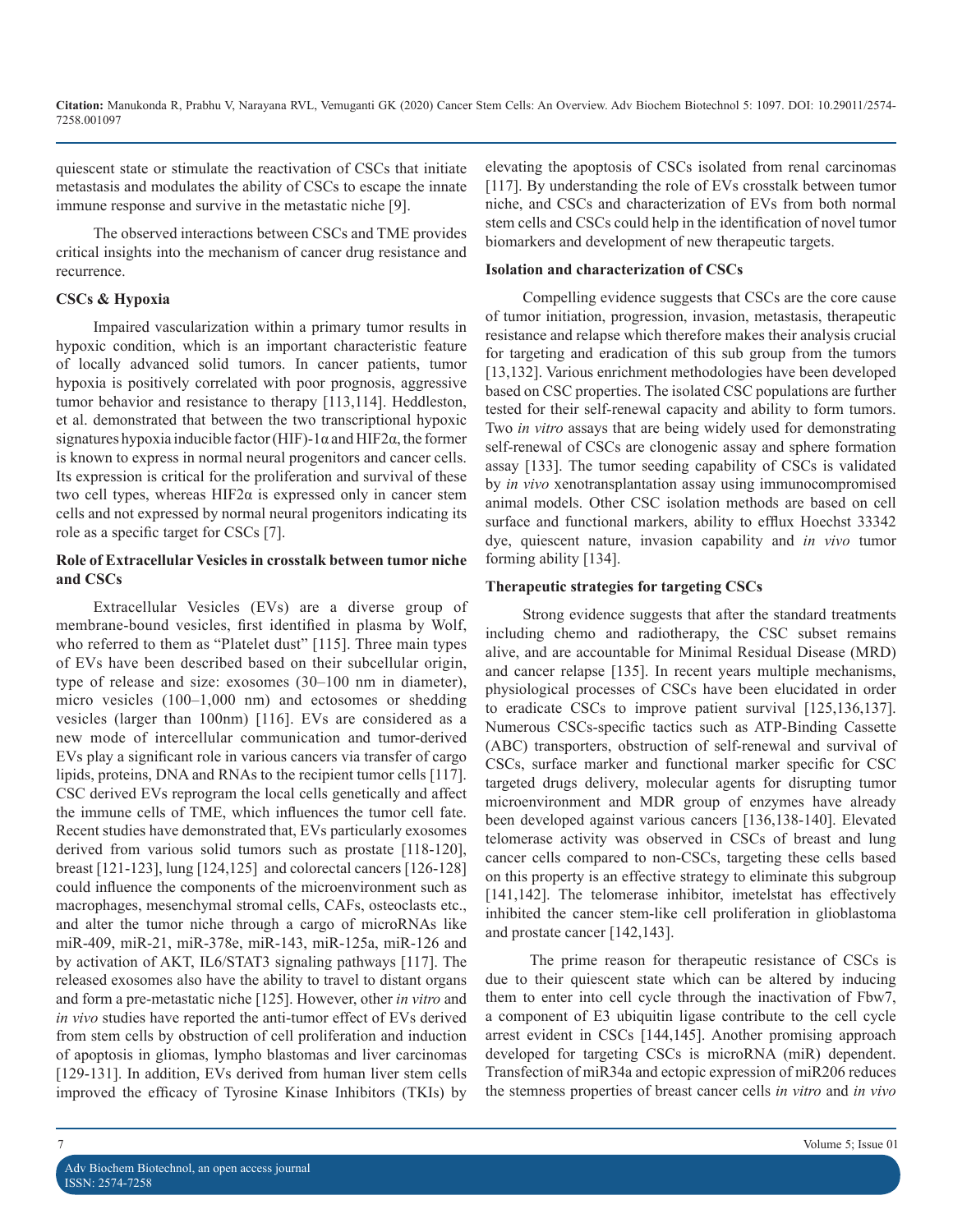[146,147]. Mesenchymal Stem Cells (MSCs) are widely used to deliver specific miRs such as miR9 antisense oligonucleotide to control the expression of drug-resistant protein, p-glycoprotein in glioblastoma cells [148]. Along with these, novel drug delivery systems and unique secretory molecules such as exosomes have been identified to eradicate CSC subgroup from the heterogeneous tumors. The role of exosomes as information carriers and their existence in tumor microenvironment for maintaining the dynamic equilibrium state between non-CSCs and CSCs suggest that they might be an effective strategy for cancer therapeutics. For instance, molecular inhibitors such as GW4869, heparin are used to target molecules involved in exosomes regulating non-CSCs dedifferentiation pathway [149]. MSC derived exosomes are used to deliver synthetic miR122 to elevate the sensitivity of liver tumors to chemotherapeutic drug, sorafenib [150].

In addition to the above stated therapeutic approaches, numerous genomics, proteomics, bioinformatics tools and databases to integrate the genes were employed to understand the molecular mechanisms responsible for the origin of CSCs, tumor progression and metastasis in numerous cancers including lung [151] and in recurrent glioblastoma [152]. A summary of therapeutic strategies targeting CSCs are shown in Figure 3.



**Figure 3:** Strategies for targeting CSCs based on repressing surface marker expression, inhibiting the signaling pathways, promoting cell death pathways including apoptosis, inhibiting telomerase activity and drug efflux pumps, interfering the tumor microenvironment and epigenetic mechanisms, targeting selfrenewal ability and cell differentiation process.

# **Future Directions**

With the evolving techniques to identify and target CSCs in various tumors, it is quite logical to predict that future treatment strategies would include a combined therapy that addresses both CSCs and non-CSCs through in-vivo tracking, localization and targeting them at a microscopic level.

### **Summary**

Compelling evidence demonstrates that the CSC population is accountable for the origin and development of cellular heterogeneity in tumors ensuing therapeutic resistance and cancer relapse. The effective strategy to improve cancer patient survival is through complete eradication of both CSCs and non-CSC populations. Comprehensive understanding of cellular heterogeneity in tumors, cellular plasticity and reprogramming mechanisms responsible for generating CSCs from different cell types offer new insights to develop effective methodologies to exterminate already existing CSCs and avert the generation of new diverse CSC subtypes. The therapeutic strategies that would be useful for targeting CSCs are based on surface marker, involving signaling cascades, epigenetic alterations or mechanisms that modulate CSC reprogramming and differentiation, molecules involved in immune evasion, tumor microenvironment, and tumor niche. Identification of unique dissimilarities owned by normal and CSCs can help in designing novel agents for targeting CSCs alone. Thus, targeting CSCs, the under bunker enemies, which are well protected in their niche and are resistant to chemo and radio-therapy would be crucial for cancer regression and for improving patient survival.

**Acknowledgments:** The authors acknowledge UGC-UKIERI funding agency for financial support.

**Conflict of interests:** No conflicting relationship exists for any author.

# **References**

- 1. [Mazor T, Pankov A, Song JS, Costello JF \(2016\) Intratumoral hetero](https://www.ncbi.nlm.nih.gov/pubmed/27070699)geneity of the epigenome 29: 440-451[.](https://www.ncbi.nlm.nih.gov/pubmed/27070699)
- 2. [Kreso A, Dick JE \(2014\) Evolution of the cancer stem cell model 14:](https://www.ncbi.nlm.nih.gov/pubmed/24607403)  275-291.
- 3. [Mitra A, Mishra L, Li S \(2015\) EMT, CTCs and CSCs in tumor relapse](https://www.ncbi.nlm.nih.gov/pubmed/25986923)  and drug-resistance 6: 10697.
- 4. [Yamashita T, Ji J, Budhu A, Forgues M, Yang W, et al. \(2009\) EpCAM](https://www.ncbi.nlm.nih.gov/pubmed/19150350)positive hepatocellular carcinoma cells are tumor-initiating cells with [stem/progenitor cell features. 136: 1012-1024](https://www.ncbi.nlm.nih.gov/pubmed/19150350).
- 5. [Horvitz HR, Herskowitz I \(1992\) Mechanisms of asymmetric cell divi](https://www.ncbi.nlm.nih.gov/pubmed/1733500)sion: two Bs or not two Bs, that is the question 68: 237-255.
- 6. [Kai K, Arima Y, Kamiya T, Saya H \(2010\) Breast cancer stem cells 17:](https://www.ncbi.nlm.nih.gov/pubmed/19806428)  80-85.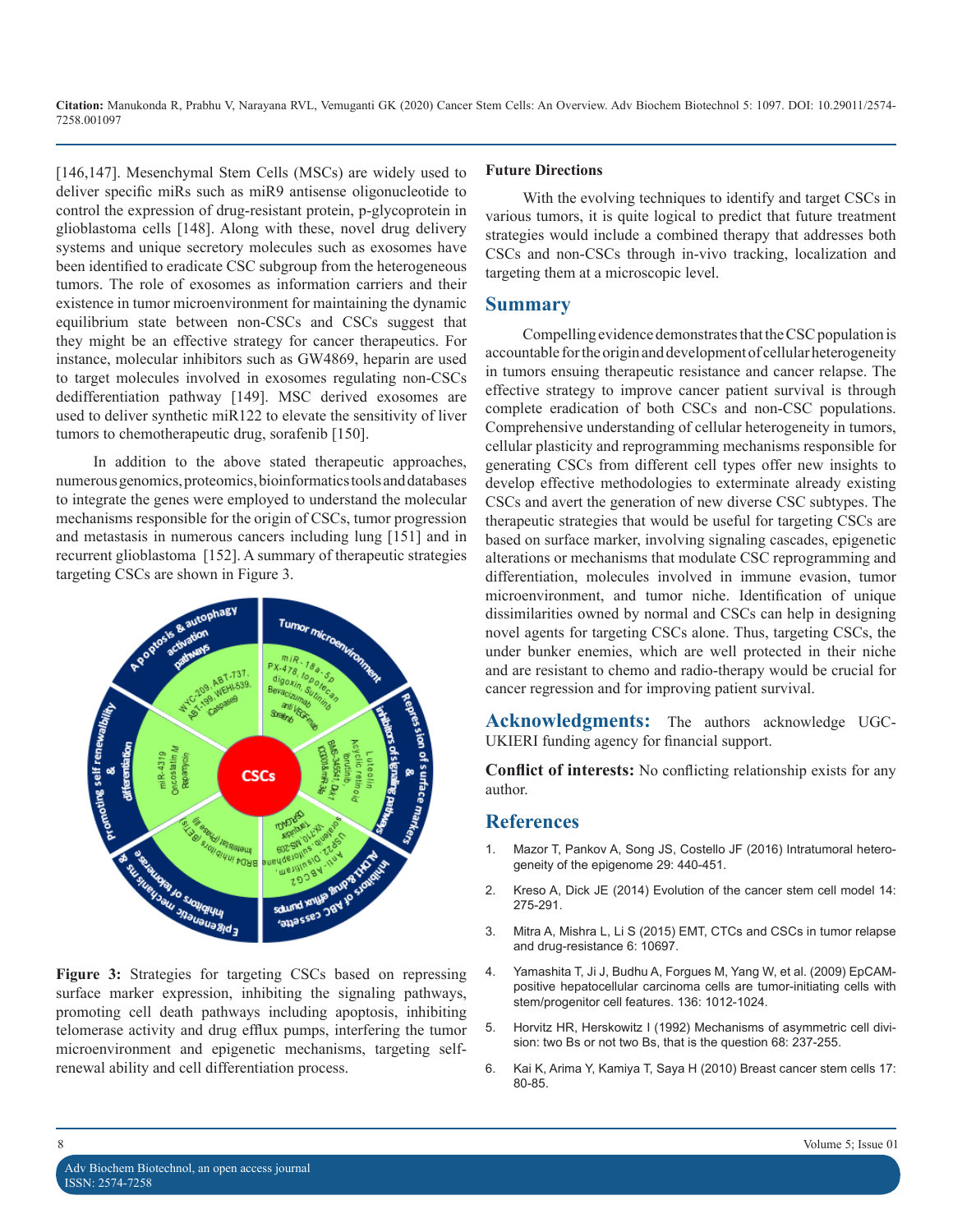- 7. [Heddleston JM, Li Z, Lathia JD, Bao S, Hjelmeland AB, et al. \(2010\)](https://www.ncbi.nlm.nih.gov/pubmed/20104230)  [Hypoxia inducible factors in cancer stem cells 102: 789.](https://www.ncbi.nlm.nih.gov/pubmed/20104230)
- 8. [Nair RM, Balla MMS, Khan I, Kalathur RKR, Kondaiah P, et al. \(2017\)](https://bmccancer.biomedcentral.com/articles/10.1186/s12885-017-3750-2)  [In vitro characterization of CD133 lo cancer stem cells in Retinoblas](https://bmccancer.biomedcentral.com/articles/10.1186/s12885-017-3750-2)[toma Y79 cell line. BMC cancer 17: 779](https://bmccancer.biomedcentral.com/articles/10.1186/s12885-017-3750-2).
- 9. [Plaks V, Kong N, Werb Z \(2015\) The cancer stem cell niche: how es](https://www.ncbi.nlm.nih.gov/pubmed/25748930)[sential is the niche in regulating stemness of tumor cells? 16: 225-](https://www.ncbi.nlm.nih.gov/pubmed/25748930) [238](https://www.ncbi.nlm.nih.gov/pubmed/25748930).
- 10. [Baccelli I, Trumpp A \(2012\) The evolving concept of cancer and metas](https://www.ncbi.nlm.nih.gov/pubmed/22869594)[tasis stem cells. 198: 281-293.](https://www.ncbi.nlm.nih.gov/pubmed/22869594)
- 11. [Bjerkvig R, Tysnes BB, Aboody KS, Najbauer J, Terzis AJ \(2005\) The](https://www.ncbi.nlm.nih.gov/pubmed/16327766)  [origin of the cancer stem cell: current controversies and new insights.](https://www.ncbi.nlm.nih.gov/pubmed/16327766)  [Nat Rev Cancer 5: 899](https://www.ncbi.nlm.nih.gov/pubmed/16327766).
- 12. [Molyneux G, Geyer FC, Magnay FA, McCarthy A, Kendrick H, et al.](https://www.ncbi.nlm.nih.gov/pubmed/20804975)  [\(2010\) BRCA1 basal-like breast cancers originate from luminal epithe](https://www.ncbi.nlm.nih.gov/pubmed/20804975)[lial progenitors and not from basal stem cells. Cell stem cell 7: 403-](https://www.ncbi.nlm.nih.gov/pubmed/20804975) [417](https://www.ncbi.nlm.nih.gov/pubmed/20804975).
- 13. [Reya T, Morrison SJ, Clarke MF, Weissman IL \(2001\) Stem cells, can](https://www.ncbi.nlm.nih.gov/pubmed/11689955)[cer, and cancer stem cells. Nature 414: 105](https://www.ncbi.nlm.nih.gov/pubmed/11689955).
- 14. [Eun K, Ham SW, Kim H \(2017\) Cancer stem cell heterogeneity: origin](https://www.ncbi.nlm.nih.gov/pubmed/27998397)  [and new perspectives on CSC targeting. BMB Rep 50: 117](https://www.ncbi.nlm.nih.gov/pubmed/27998397)[.](https://www.ncbi.nlm.nih.gov/pubmed/26978405)
- 15. [Gerdes MJ, Sood A, Sevinsky C, Pris AD, Zavodszky MI, et al. \(2014\)](https://www.ncbi.nlm.nih.gov/pmc/articles/PMC4270176/)  [Emerging understanding of multiscale tumor heterogeneity. Front On](https://www.ncbi.nlm.nih.gov/pmc/articles/PMC4270176/)[col 4: 366.](https://www.ncbi.nlm.nih.gov/pmc/articles/PMC4270176/)
- 16. [Michor F, Polyak Kv\(2010\) The origins and implications of intratumor](https://www.ncbi.nlm.nih.gov/pubmed/20959519) [heterogeneity. Cancer Prev Res \(Phila\) 3: 1361-1364.](https://www.ncbi.nlm.nih.gov/pubmed/20959519)
- 17. [Nowell PC \(1976\) The clonal evolution of tumor cell populations. Sci](https://www.ncbi.nlm.nih.gov/pubmed/959840)[ence 194: 23-28.](https://www.ncbi.nlm.nih.gov/pubmed/959840)
- 18. [Dick JE \(2008\) Stem cell concepts renew cancer research. Blood 112:](https://www.ncbi.nlm.nih.gov/pubmed/19064739)  [4793-4807](https://www.ncbi.nlm.nih.gov/pubmed/19064739).
- 19. [Foo J, Leder K, Michor F \(2011\) Stochastic dynamics of cancer initia](https://www.ncbi.nlm.nih.gov/pmc/articles/PMC3569097/)[tion. Phys Biol 8: 015002.](https://www.ncbi.nlm.nih.gov/pmc/articles/PMC3569097/)
- 20. [Nowell PC \(1976\) The clonal evolution of tumor cell populations. Sci](https://www.ncbi.nlm.nih.gov/pubmed/959840)[ence 194: 23-28.](https://www.ncbi.nlm.nih.gov/pubmed/959840)
- 21. [Vogelstein B, Kinzler KW \(1993\) The multistep nature of cancer.](https://www.ncbi.nlm.nih.gov/pubmed/8516849) [Trends Genet 9: 138-141](https://www.ncbi.nlm.nih.gov/pubmed/8516849).
- 22. [Bonnet D, Dick JE \(1997\) Human acute myeloid leukemia is organized](https://www.ncbi.nlm.nih.gov/pubmed/9212098) [as a hierarchy that originates from a primitive hematopoietic cell. Nat](https://www.ncbi.nlm.nih.gov/pubmed/9212098)  [Med 3: 730](https://www.ncbi.nlm.nih.gov/pubmed/9212098).
- 23. [Lapidot T, Sirard C, Vormoor J, Murdoch B, Hoang T, et al. \(1994\) A](https://www.ncbi.nlm.nih.gov/pubmed/7509044)  [cell initiating human acute myeloid leukaemia after transplantation into](https://www.ncbi.nlm.nih.gov/pubmed/7509044)  [SCID mice. Nature 367: 645](https://www.ncbi.nlm.nih.gov/pubmed/7509044).
- 24. [Bao B, Ahmad A, Azmi AS, Ali S, Sarkar FH \(2013\) Overview of cancer](https://www.ncbi.nlm.nih.gov/pubmed/23744710)  [stem cells \(CSCs\) and mechanisms of their regulation: implications for](https://www.ncbi.nlm.nih.gov/pubmed/23744710) [cancer therapy. Curr Protoc Pharmacol Chapter 14: Unit 14.25.](https://www.ncbi.nlm.nih.gov/pubmed/23744710)
- 25. [Codony-Servat J, Rosell R \(2015\) Cancer stem cells and immunore](https://www.ncbi.nlm.nih.gov/pubmed/26798578)[sistance: clinical implications and solutions. Transl Lung Cancer Res](https://www.ncbi.nlm.nih.gov/pubmed/26798578)  [4: 689-703](https://www.ncbi.nlm.nih.gov/pubmed/26798578).
- 26. [Moharil RB, Dive A, Khandekar S, Bodhade A \(2017\) Cancer stem](https://www.ncbi.nlm.nih.gov/pubmed/29391738) [cells: An insight. J Oral Maxillofac Pathol 21: 463.](https://www.ncbi.nlm.nih.gov/pubmed/29391738)
- 27. [Toledo-Guzmán ME, Bigoni-Ordóñez GD, Hernández MI, Ortiz-Sán](https://www.ncbi.nlm.nih.gov/pmc/articles/PMC6306557/)[chez E \(2018\) Cancer stem cell impact on clinical oncology. World J](https://www.ncbi.nlm.nih.gov/pmc/articles/PMC6306557/)  [Stem Cells 10: 183-195.](https://www.ncbi.nlm.nih.gov/pmc/articles/PMC6306557/)
- 28. [Al-Alem LF, Pandya UM, Baker AT, Bellio C, Zarrella BD, et al. \(2019\)](https://www.ncbi.nlm.nih.gov/pubmed/30572025)  [Ovarian cancer stem cells: What progress have we made? Int J Bio](https://www.ncbi.nlm.nih.gov/pubmed/30572025)[chem Cell Biol 107: 92-103](https://www.ncbi.nlm.nih.gov/pubmed/30572025).
- 29. [Cho DY, Lin SZ, Yang WK, Lee HC, Hsu DM, et al. \(2013\) Targeting](https://www.ncbi.nlm.nih.gov/pubmed/23594862)  [cancer stem cells for treatment of glioblastoma multiforme. Cell Trans](https://www.ncbi.nlm.nih.gov/pubmed/23594862)[plant 22: 731-739](https://www.ncbi.nlm.nih.gov/pubmed/23594862).
- 30. [Chan KS, Volkmer JP, Weissman I \(2010\) Cancer stem cells in bladder](https://www.ncbi.nlm.nih.gov/pubmed/20657288)  [cancer: a revisited and evolving concept 20: 393](https://www.ncbi.nlm.nih.gov/pubmed/20657288).
- 31. [Tran MN, Goodwin Jinesh G, McConkey DJ, Kamat AM \(2010\) Blad](https://www.ncbi.nlm.nih.gov/pubmed/20955163)[der cancer stem cells. Curr Stem Cell Res Ther 5: 387-395.](https://www.ncbi.nlm.nih.gov/pubmed/20955163)
- 32. [Yin B, Zeng Y, Liu G, Wang X, Wang P, et al. \(2014\) MAGE-A3 is highly](https://www.ncbi.nlm.nih.gov/pubmed/25031712) [expressed in a cancer stem cell-like side population of bladder cancer](https://www.ncbi.nlm.nih.gov/pubmed/25031712)  [cells. Int J Clin Exp Pathol 7: 2934](https://www.ncbi.nlm.nih.gov/pubmed/25031712).
- 33. [Brinckerhoff CE \(2017\) Cancer Stem Cells \(CSCs\) in melanoma:](https://www.ncbi.nlm.nih.gov/pubmed/28078710)  [There's smoke, but is there fire?. J Cell Physiol 232: 2674-267](https://www.ncbi.nlm.nih.gov/pubmed/28078710)8.
- 34. [Parmiani G \(2016\) Melanoma cancer stem cells: markers and func](https://www.ncbi.nlm.nih.gov/pubmed/26978405)tions. Cancers (Basel) 8: 34.
- 35. [Shakhova O1, Sommer L \(2013\) Testing the cancer stem cell hypoth](https://www.ncbi.nlm.nih.gov/pubmed/23073475)[esis in melanoma: the clinics will tell. Cancer Lett 338: 74-81.](https://www.ncbi.nlm.nih.gov/pubmed/23073475)
- 36. [Dang HT, Budhu A, Wang XW \(2014\) The origin of cancer stem cells.](https://www.journal-of-hepatology.eu/article/S0168-8278(14)00140-8/fulltext)  J Hepatol 60: 1304-1305.
- 37. [Ji J, Wang XW \(2012\) Clinical implications of cancer stem cell biology](https://www.ncbi.nlm.nih.gov/pubmed/22846863)  [in hepatocellular carcinoma. in Seminars in oncology. Semin Oncol](https://www.ncbi.nlm.nih.gov/pubmed/22846863)  [39: 461-472.](https://www.ncbi.nlm.nih.gov/pubmed/22846863)
- 38. [Seigel GM \(2005\) Evidence for Cancer Stem Cells in Retinoblasto](https://iovs.arvojournals.org/article.aspx?articleid=2402660)ma. [Cancer Stem Cells: 87.](https://iovs.arvojournals.org/article.aspx?articleid=2402660)
- 39. [Balla MMS, Vemuganti GK, Nair R, Honavar S \(2013\) Evaluation of](https://www.researchgate.net/publication/263011536_Evaluation_of_response_to_Carboplatin_in_putative_Cancer_Stem_Cells_of_Retinoblastoma_Y79_cell_line)  [response to Carboplatin in putative Cancer Stem Cells of Retinoblas](https://www.researchgate.net/publication/263011536_Evaluation_of_response_to_Carboplatin_in_putative_Cancer_Stem_Cells_of_Retinoblastoma_Y79_cell_line)[toma Y79 cell line. 54: 1256-1256](https://www.researchgate.net/publication/263011536_Evaluation_of_response_to_Carboplatin_in_putative_Cancer_Stem_Cells_of_Retinoblastoma_Y79_cell_line).
- 40. [Williams RT, Besten WD, Sherr CJ \(2007\) Cytokine-dependent ima](https://www.ncbi.nlm.nih.gov/pmc/articles/PMC1973142/)[tinib resistance in mouse BCR-ABL+, Arf-null lymphoblastic leukemia.](https://www.ncbi.nlm.nih.gov/pmc/articles/PMC1973142/)  [Genes Dev 21: 2283-2287.](https://www.ncbi.nlm.nih.gov/pmc/articles/PMC1973142/)
- 41. [Ayob AZ, Ramasamy TS \(2018\) Cancer stem cells as key drivers of](https://www.ncbi.nlm.nih.gov/pubmed/29506506)  tumour progression. J Biomed Sci 25: 20.
- 42. [Desai A, Yan Y, Gerson SL \(2019\) Concise reviews: Cancer stem cell](https://www.ncbi.nlm.nih.gov/pubmed/30328686)  [targeted therapies: toward clinical success. Stem Cells Transl Med 8:](https://www.ncbi.nlm.nih.gov/pubmed/30328686) [75-81](https://www.ncbi.nlm.nih.gov/pubmed/30328686).
- 43. [Wainwright EN, Paola Scaffidi \(2017\) Epigenetics and cancer stem](https://www.ncbi.nlm.nih.gov/pmc/articles/PMC5506260/) [cells: unleashing, hijacking, and restricting cellular plasticity. Trends](https://www.ncbi.nlm.nih.gov/pmc/articles/PMC5506260/)  [Cancer 3: 372-386](https://www.ncbi.nlm.nih.gov/pmc/articles/PMC5506260/).
- 44. [Cancer Genome Atlas Research Network, Ley TJ, Miller C, Ding L,](https://www.ncbi.nlm.nih.gov/pubmed/23634996)  [Raphael BJ, Mungall AJ, et al. \(2013\) Genomic and epigenomic land](https://www.ncbi.nlm.nih.gov/pubmed/23634996)[scapes of adult de novo acute myeloid leukemia. N Engl J Med 368:](https://www.ncbi.nlm.nih.gov/pubmed/23634996) [2059-2074](https://www.ncbi.nlm.nih.gov/pubmed/23634996).
- 45. [Kim MS, Kim YR, Yoo NJ, Lee SH \(2013\) Mutational analysis of DN-](https://www.ncbi.nlm.nih.gov/pubmed/23031157)[MT3A gene in acute leukemias and common solid cancers. APMIS](https://www.ncbi.nlm.nih.gov/pubmed/23031157)  [121: 85-94](https://www.ncbi.nlm.nih.gov/pubmed/23031157).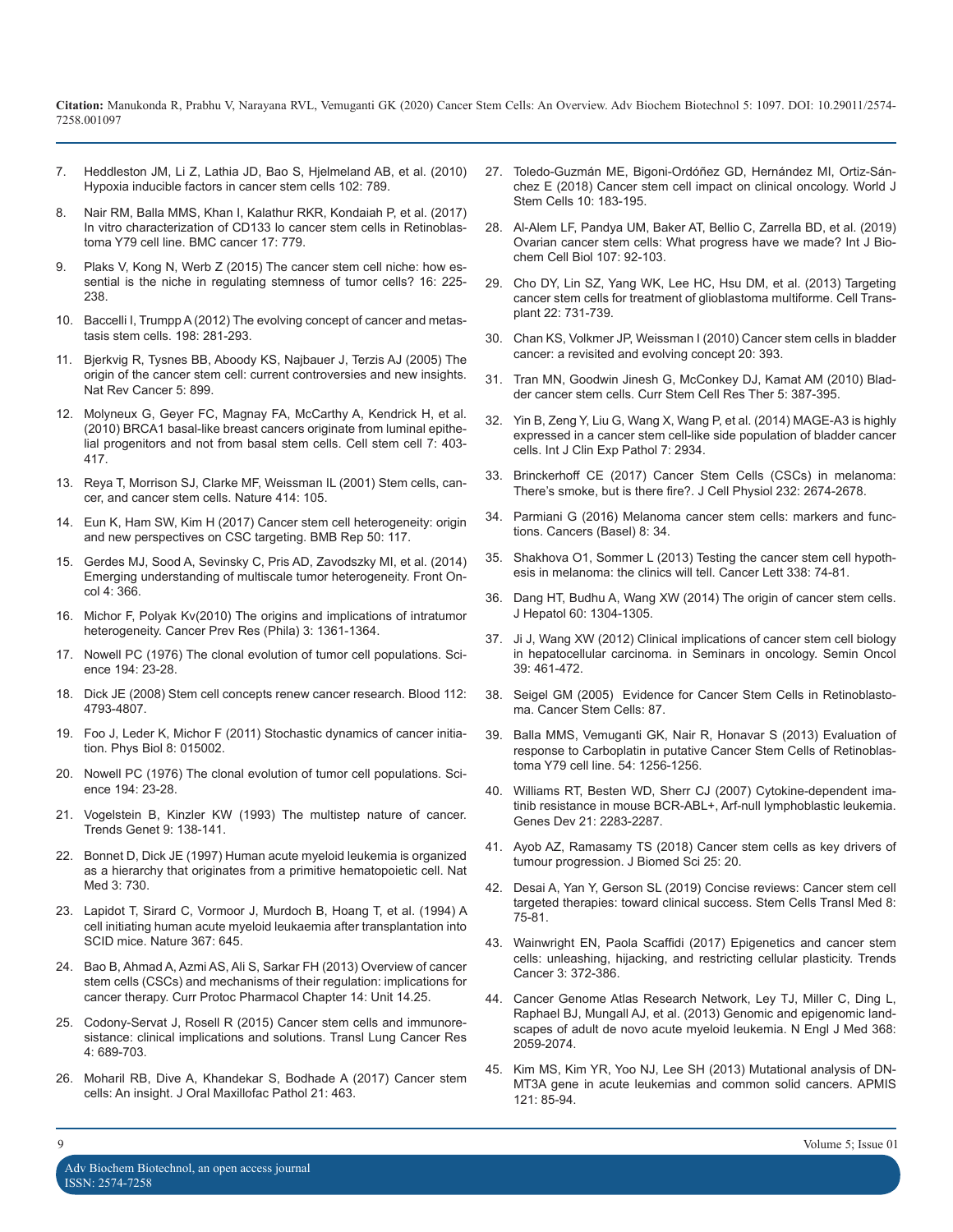- 46. [Wu G, Broniscer A, McEachron TA, Lu C, Paugh BS, et al. \(2012\)](https://www.ncbi.nlm.nih.gov/pubmed/22286216) Somatic histone H3 alterations in pediatric diffuse intrinsic pontine [gliomas and non-brainstem glioblastomas. Nat Genet 44: 251](https://www.ncbi.nlm.nih.gov/pubmed/22286216).
- 47. [Shilatifard A \(2012\) The COMPASS family of histone H3K4 methylas](https://www.ncbi.nlm.nih.gov/pubmed/22663077)es: mechanisms of regulation in development and disease pathogen[esis. Annu Rev Biochem 81: 65-95.](https://www.ncbi.nlm.nih.gov/pubmed/22663077)
- 48. [Cozzio A, Passegué E, Ayton PM, Karsunky H, Cleary ML, et al.](https://www.ncbi.nlm.nih.gov/pubmed/14701873) (2003) Similar MLL-associated leukemias arising from self-renewing [stem cells and short-lived myeloid progenitors. Genes Dev 217: 3029-](https://www.ncbi.nlm.nih.gov/pubmed/14701873) [3035.](https://www.ncbi.nlm.nih.gov/pubmed/14701873)
- 49. [Krivtsov AV, Twomey D, Feng Z, Stubbs MC, Wang Y, et al. \(2006\)](https://www.ncbi.nlm.nih.gov/pubmed/16862118)  Transformation from committed progenitor to leukaemia stem cell initi[ated by MLL–AF9. Nature 442: 818.](https://www.ncbi.nlm.nih.gov/pubmed/16862118)
- 50. [Wang F, Ma Y, Wang H, Qin H \(2017\) Reciprocal regulation between](https://www.spandidos-publications.com/10.3892/ol.2017.5593)  microRNAs and epigenetic machinery in colorectal cancer. Oncology [Letters 13: 1048-1057](https://www.spandidos-publications.com/10.3892/ol.2017.5593).
- 51. [Visvader JE, Lindeman GJ \(2008\) Cancer stem cells in solid tumours:](https://www.ncbi.nlm.nih.gov/pubmed/18784658)  accumulating evidence and unresolved questions. Nat Rev Cancer 8: [755](https://www.ncbi.nlm.nih.gov/pubmed/18784658).
- 52. [Al-Hajj M, Wicha MS, Benito-Hernandez A, Morrison SJ, Clarke MF](https://www.ncbi.nlm.nih.gov/pubmed/12629218) (2003) Prospective identification of tumorigenic breast cancer cells. [Proc Natl Acad Sci U S A 100: 3983-3988.](https://www.ncbi.nlm.nih.gov/pubmed/12629218)
- 53. [Clarke MF, Hass AT \(2006\) Cancer stem cells](https://onlinelibrary.wiley.com/doi/abs/10.1002/3527600906.mcb.200300130).
- 54. [Singh SK, Hawkins C, Clarke ID, Squire JA, Bayani J, et al. \(2004\)](https://www.ncbi.nlm.nih.gov/pubmed/15549107)  Identification of human brain tumour initiating cells. Nature 432: 396.
- 55. [Cheng JX, Liu BL, Zhang X \(2009\) How powerful is CD133 as a cancer](https://www.ncbi.nlm.nih.gov/pubmed/19369008)  stem cell marker in brain tumors?. Cancer Treat Rev 35: 403-408.
- 56. [Shmelkov SV, Butler JM, Hooper AT, Hormigo A, Kushner J, et al.](https://www.ncbi.nlm.nih.gov/pubmed/18497886) (2008) CD133 expression is not restricted to stem cells, and both [CD133+ and CD133–metastatic colon cancer cells initiate tumors. J](https://www.ncbi.nlm.nih.gov/pubmed/18497886) [Clin Invest 118: 2111-2120.](https://www.ncbi.nlm.nih.gov/pubmed/18497886)
- 57. [Balla MM, Vemuganti GK, Kannabiran C, Honavar SG, Murthy R](https://www.ncbi.nlm.nih.gov/pubmed/19029022)  (2009) Phenotypic characterization of retinoblastoma for the presence [of putative cancer stem-like cell markers by flow cytometry. Investiga](https://www.ncbi.nlm.nih.gov/pubmed/19029022)[tive ophthalmology & visual science 50: 1506-1514](https://www.ncbi.nlm.nih.gov/pubmed/19029022).
- 58. [Seigel GM, Campbell LM, Narayan M, Gonzalez-Fernandez F \(2005\)](https://www.ncbi.nlm.nih.gov/pubmed/16179903)  Cancer stem cell characteristics in retinoblastoma. Mol Vis 11: 729- [737](https://www.ncbi.nlm.nih.gov/pubmed/16179903).
- 59. [Dyer MA, Bremner R \(2005\) The search for the retinoblastoma cell of](https://www.ncbi.nlm.nih.gov/pubmed/15685194)  origin. Nat Rev Cancer 5: 91.
- 60. [Koury J, Zhong L, Hao J \(2017\) Targeting signaling pathways in can](https://www.ncbi.nlm.nih.gov/pubmed/28356914)cer stem cells for cancer treatment. Stem Cells Int.
- 61. [Dandawate PR, Subramaniam D, Jensen RA, Anant S \(2016\) Tar](https://www.ncbi.nlm.nih.gov/pubmed/27609747)geting cancer stem cells and signaling pathways by phytochemicals: [Novel approach for breast cancer therapy. in Seminars in cancer biol](https://www.ncbi.nlm.nih.gov/pubmed/27609747)[ogy. Semin Cancer Biol](https://www.ncbi.nlm.nih.gov/pubmed/27609747).
- 62. [Samadani AA, Norollahi SE, Rashidy-Pour A, Mansour-Ghanaei F,](https://www.ncbi.nlm.nih.gov/pubmed/30243093)  Nemati S, et al., Cancer signaling pathways with a therapeutic ap[proach: An overview in epigenetic regulations of cancer stem cells.](https://www.ncbi.nlm.nih.gov/pubmed/30243093)  [Biomed Pharmacother 108: 590-599.](https://www.ncbi.nlm.nih.gov/pubmed/30243093)
- 63. [Salem ML, El-Badawy AS, Li Z \(2015\) Immunobiology and signaling](https://www.ncbi.nlm.nih.gov/pmc/articles/PMC4545436/)  pathways of cancer stem cells: implication for cancer therapy. Cyto[technology 67: 749-759.](https://www.ncbi.nlm.nih.gov/pmc/articles/PMC4545436/)
- 64. [Liskova A, Kubatka P, Samec M, Zubor P, Mlyncek M, et al. \(2019\)](https://www.ncbi.nlm.nih.gov/pmc/articles/PMC6429493/) [Dietary Phytochemicals Targeting Cancer Stem Cells. Molecules 24:](https://www.ncbi.nlm.nih.gov/pubmed/22286216)  [899](https://www.ncbi.nlm.nih.gov/pmc/articles/PMC6429493/).
- 65. [Cheung TH, Rando TA \(2013\) Molecular regulation of stem cell quies](https://www.ncbi.nlm.nih.gov/pubmed/23698583)[cence. Nature reviews Molecular cell biology 14: 329.](https://www.ncbi.nlm.nih.gov/pubmed/22663077)
- 66. [Takebe N, Miele L, Harris PJ, Jeong W, Bando H, et al. \(2015\) Target](https://www.ncbi.nlm.nih.gov/pubmed/25850553)ing Notch, Hedgehog, and Wnt pathways in cancer stem cells: clinical [update. Nat Rev Clin Oncol 12: 445-64.](https://www.ncbi.nlm.nih.gov/pubmed/14701873)
- 67. [Li L, Bhatia R \(2011\) Stem cell quiescence. Clinical cancer research](https://www.ncbi.nlm.nih.gov/pubmed/21593194)  17: 4936-4941.
- 68. [Glavinas H, Krajcsi P, Cserepes J, Sarkadi B \(2004\) The role of ABC](https://www.ncbi.nlm.nih.gov/pubmed/16305368) transporters in drug resistance, metabolism and toxicity. Curr Drug [Deliv 1: 27-42](https://www.ncbi.nlm.nih.gov/pubmed/16305368).
- 69. [Mukhopadhyay A, Chakraborty A, Mukhopadhyay S, Basak J \(2014\)](https://www.researchgate.net/publication/271643181_Cancer_Stem_Cells_and_Multiple_Drug_Resistance_in_Breast_Cancer) Cancer stem cells and multiple drug resistance in breast cancer. Sci[ence and culture: 80](https://www.researchgate.net/publication/271643181_Cancer_Stem_Cells_and_Multiple_Drug_Resistance_in_Breast_Cancer).
- 70. [Begicevic RR, Falasca M \(2017\) ABC transporters in cancer stem](https://www.ncbi.nlm.nih.gov/pubmed/18784658)  cells: beyond chemoresistance. Int J Mol Sci 18: 2362.
- 71. [Chuthapisith S, Eremin J, El-Sheemey M, Eremin O \(2010\) Breast](https://www.ncbi.nlm.nih.gov/pubmed/19251410)  [cancer chemoresistance: emerging importance of cancer stem cells.](https://www.ncbi.nlm.nih.gov/pubmed/12629218)  [Surg Oncol 19: 27-32](https://www.ncbi.nlm.nih.gov/pubmed/19251410).
- 72. [Eyre R, Harvey I, Stemke-Hale K, Lennard TW, Tyson-Capper A, et](https://www.ncbi.nlm.nih.gov/pubmed/24993095)  al. (2014) Reversing paclitaxel resistance in ovarian cancer cells via [inhibition of the ABCB1 expressing side population. Tumour Biol 35:](https://www.ncbi.nlm.nih.gov/pubmed/24993095) [9879-9892](https://www.ncbi.nlm.nih.gov/pubmed/24993095).
- 73. [Frank NY, Schatton T, Kim S, Zhan Q, Wilson BJ, et al. \(2011\) VEG-](https://www.ncbi.nlm.nih.gov/pmc/articles/PMC3083845/)FR-1 expressed by malignant melanoma-initiating cells is required for [tumor growth. Cancer Res 71: 1474-1485](https://www.ncbi.nlm.nih.gov/pmc/articles/PMC3083845/).
- 74. [Chun SY, Kwon YS, Nam KS, Kim S \(2015\) Lapatinib enhances the](https://www.ncbi.nlm.nih.gov/pubmed/26054673) cytotoxic effects of doxorubicin in MCF-7 tumorspheres by inhibiting [the drug efflux function of ABC transporters. Biomed Pharmacother](https://www.ncbi.nlm.nih.gov/pubmed/26054673)  [72: 37-43](https://www.ncbi.nlm.nih.gov/pubmed/26054673)[.](https://www.ncbi.nlm.nih.gov/pubmed/19029022)
- 75. [Singh S, Brocker C, Koppaka V, Chen Y, Jackson BC, et al. \(2013\)](https://www.ncbi.nlm.nih.gov/pubmed/23195683)  Aldehyde dehydrogenases in cellular responses to oxidative/electro[philicstress. Free Radic Biol Med 56: 89-101.](https://www.ncbi.nlm.nih.gov/pubmed/23195683)
- 76. [Marchitti SA1, Brocker C, Stagos D, Vasiliou V \(2008\) Non-P450 al](https://www.ncbi.nlm.nih.gov/pubmed/18611112)dehyde oxidizing enzymes: the aldehyde dehydrogenase superfamily. [Expert Opin Drug Metab Toxicol 4: 697-720](https://www.ncbi.nlm.nih.gov/pubmed/18611112).
- 77. [Fox SB, Fawcett J, Jackson DG, Collins I, Gatter KC, et al. \(1994\)](https://www.ncbi.nlm.nih.gov/pubmed/7519124) Normal human tissues, in addition to some tumors, express multiple [different CD44 isoforms. Cancer research 54: 4539-4546.](https://www.ncbi.nlm.nih.gov/pubmed/28356914)
- 78. [Alison MR, Guppy NJ, Lim SM, Nicholson LJ \(2010\) Finding cancer](https://www.ncbi.nlm.nih.gov/pubmed/20848663)  [stem cells: are aldehyde dehydrogenases fit for purpose?. J Pathol](https://www.ncbi.nlm.nih.gov/pubmed/27609747)  [222: 335-344](https://www.ncbi.nlm.nih.gov/pubmed/20848663).
- 79. [Xu X, Chai S, Wang P, Zhang C, Yang Y, et al. \(2015\) Aldehyde dehy](https://www.ncbi.nlm.nih.gov/pubmed/26319899)[drogenases and cancer stem cells. Cancer Lett 369: 50-57](https://www.ncbi.nlm.nih.gov/pubmed/30243093)[.](https://www.ncbi.nlm.nih.gov/pubmed/26319899)
- 80. [Vassalli G \(2019\) Aldehyde dehydrogenases: Not just markers, but](https://www.ncbi.nlm.nih.gov/pubmed/30733805)  functional regulators of stem cells. Stem Cells Int.
- 81. [Charafe-Jauffret E, Ginestier C, Iovino F, Tarpin C, Diebel M, et al.](https://www.ncbi.nlm.nih.gov/pubmed/20028757)  [\(2010\) Aldehyde dehydrogenase 1–Positive cancer stem cells medi](https://www.ncbi.nlm.nih.gov/pmc/articles/PMC4545436/)[ate metastasis and poor clinical outcome in inflammatory breast can](https://www.ncbi.nlm.nih.gov/pubmed/20028757)[cer. Clin Cancer Res 16: 45-55](https://www.ncbi.nlm.nih.gov/pubmed/20028757).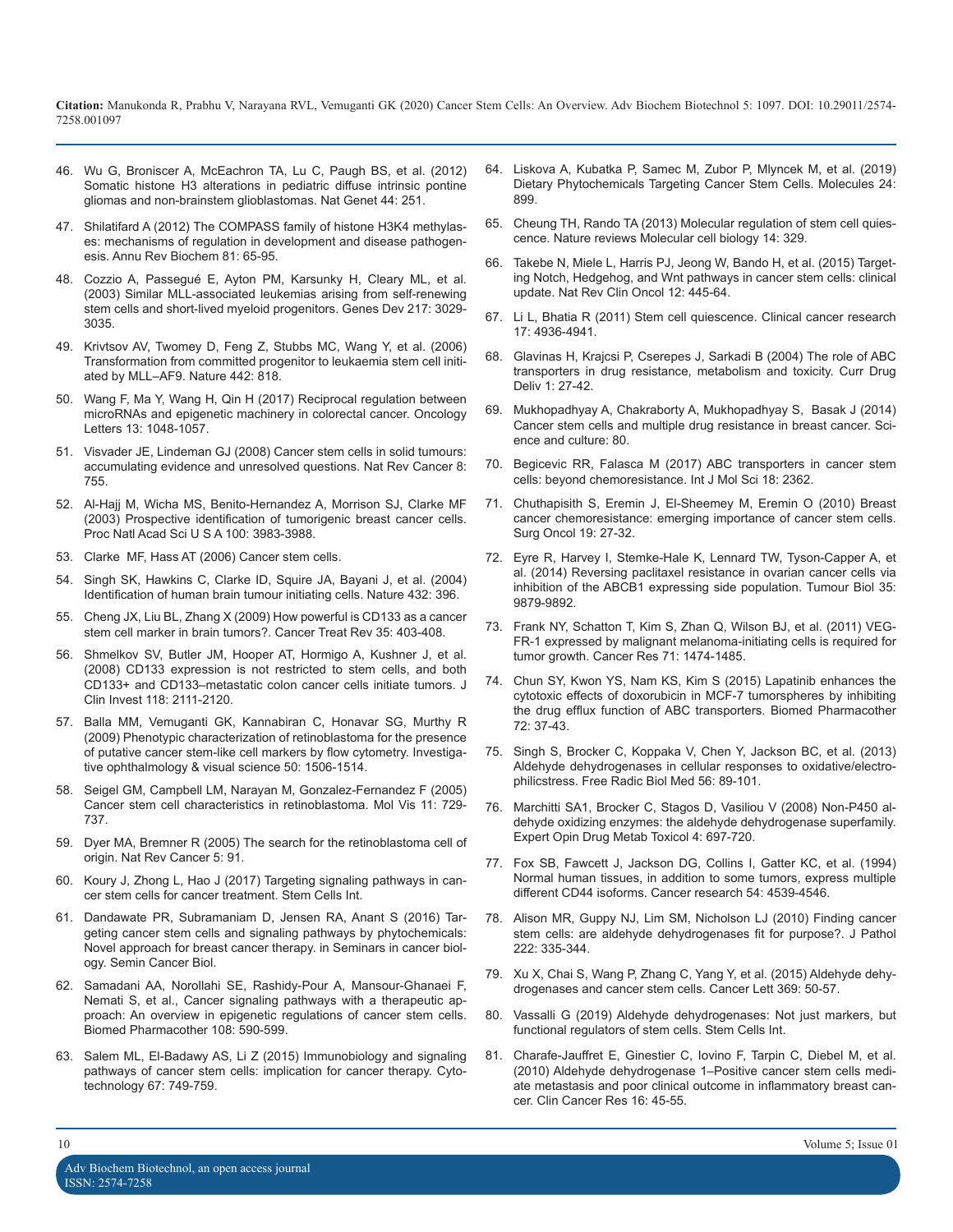- 82. [Moreb JS \(2008\) Aldehyde dehydrogenase as a marker for stem cells.](https://www.ncbi.nlm.nih.gov/pubmed/19075754)  [Curr Stem Cell Res Ther 3: 237-246](https://www.ncbi.nlm.nih.gov/pubmed/19075754)[.](https://journals.lww.com/co-oncology/Abstract/1999/01000/Mechanisms_of_apoptosis_avoidance_in_cancer.14.aspx)
- Januchowski R1, Wojtowicz K, Zabel M (2013) The role of aldehyde [dehydrogenase \(ALDH\) in cancer drug resistance. Biomed Pharma](https://www.ncbi.nlm.nih.gov/pubmed/23721823)[cother 67: 669-680](https://www.ncbi.nlm.nih.gov/pubmed/23721823).
- 84. [Codony-Servat J, Rosell R \(2015\) Cancer stem cells and immunore](https://www.ncbi.nlm.nih.gov/pubmed/26798578)[sistance: clinical implications and solutions. Transl Lung Cancer Res](https://www.ncbi.nlm.nih.gov/pubmed/26798578)  [4: 689](https://www.ncbi.nlm.nih.gov/pubmed/26798578).
- 85. [Suárez-Alvarez B, Rodriguez RM, Calvanese V, Blanco-Gelaz MA,](https://www.ncbi.nlm.nih.gov/pubmed/20419139) [Suhr ST, et al. \(2010\) Epigenetic mechanisms regulate MHC and an](https://www.ncbi.nlm.nih.gov/pubmed/20419139)[tigen processing molecules in human embryonic and induced pluripo](https://www.ncbi.nlm.nih.gov/pubmed/20419139)[tent stem cells. PLoS One 5: e10192](https://www.ncbi.nlm.nih.gov/pubmed/20419139).
- 86. [Lee Y, Shin JH, Longmire M, Wang H, Kohrt HE \(2016\) CD44+ cells](https://www.ncbi.nlm.nih.gov/pubmed/26864211)  [in head and neck squamous cell carcinoma suppress T-cell–mediated](https://www.ncbi.nlm.nih.gov/pubmed/26864211)  [immunity by selective constitutive and inducible expression of PD-L1.](https://www.ncbi.nlm.nih.gov/pubmed/26864211)  [Clin Cancer Res 22: 3571-3581](https://www.ncbi.nlm.nih.gov/pubmed/26864211).
- 87. [Gupta HB, Hurez V, Clark CA, Sareddy GR, Vadlamudi R, et al. \(2016\)](https://www.jimmunol.org/content/196/1_Supplement/72.3)  [Tumor B7-H1 regulates cancer stem cell generation and virulence](https://www.jimmunol.org/content/196/1_Supplement/72.3)[.](https://www.ncbi.nlm.nih.gov/pubmed/20493857)
- 88. [Sultan M, Coyle KM, Vidovic D, Thomas ML, Gujar S, et al. \(2017\)](https://www.ncbi.nlm.nih.gov/pubmed/27866156)  [Hide-and-seek: the interplay between cancer stem cells and the im](https://www.ncbi.nlm.nih.gov/pubmed/27866156)[mune system. Carcinogenesis 38: 107-118](https://www.ncbi.nlm.nih.gov/pubmed/27866156).
- 89. [Shibue T, Weinberg RA \(2017\) EMT, CSCs, and drug resistance: the](https://www.ncbi.nlm.nih.gov/pubmed/28397828) [mechanistic link and clinical implications. Nat Rev Clin Oncol 14: 611](https://www.ncbi.nlm.nih.gov/pubmed/28397828).
- 90. [Lamouille S, Xu J, Derynck R \(2014\) Molecular mechanisms of epithe](https://www.ncbi.nlm.nih.gov/pubmed/24556840)[lial–mesenchymal transition. Nat Rev Mol Cell Biol 15: 178-196](https://www.ncbi.nlm.nih.gov/pubmed/24556840).
- 91. [Marcucci F, Stassi G, De Maria R \(2016\) Epithelial–mesenchymal](https://www.ncbi.nlm.nih.gov/pubmed/26822829)  [transition: a new target in anticancer drug discovery. Nat Rev Drug](https://www.ncbi.nlm.nih.gov/pubmed/26822829)  [Discov 15: 311](https://www.ncbi.nlm.nih.gov/pubmed/26822829).
- 92. [Pulkoski-Gross A, Zheng XE, Kim D, Cathcart J \(2015\) Epithelial to](https://www.researchgate.net/publication/301284123_Epithelial_to_Mesenchymal_Transition_EMT_and_Intestinal_Tumorigenesis)  [Mesenchymal Transition \(EMT\) and Intestinal Tumorigenesis, in Intes](https://www.researchgate.net/publication/301284123_Epithelial_to_Mesenchymal_Transition_EMT_and_Intestinal_Tumorigenesis)[tinal Tumorigenesis. Springer 309-364](https://www.researchgate.net/publication/301284123_Epithelial_to_Mesenchymal_Transition_EMT_and_Intestinal_Tumorigenesis).
- 93. [Pastushenko I, Blanpain C \(2019\) EMT transition states during tumor](https://www.ncbi.nlm.nih.gov/pubmed/30594349) [progression and metastasis. Trends in cell biology 29: 212-226.](https://www.ncbi.nlm.nih.gov/pubmed/30594349)
- 94. [Pastushenko I, Blanpain C \(2019\) EMT transition states during tumor](https://www.ncbi.nlm.nih.gov/pubmed/30594349) [progression and metastasis. Trends Cell Biol 29: 212-226](https://www.ncbi.nlm.nih.gov/pubmed/30594349).
- 95. [Grigore AD, Jolly MK, Jia D, Farach-Carson MC, Levine H \(2016\) Tu](https://www.ncbi.nlm.nih.gov/pmc/articles/PMC4882480/)[mor budding: the name is EMT. Partial EMT. J Clin Med 5: 51](https://www.ncbi.nlm.nih.gov/pmc/articles/PMC4882480/).
- 96. [Haslehurst AM, Koti M, Dharsee M, Nuin P, Evans K, et al. \(2012\)](https://www.ncbi.nlm.nih.gov/pubmed/22429801) [EMT transcription factors snail and slug directly contribute to cisplatin](https://www.ncbi.nlm.nih.gov/pubmed/22429801)  [resistance in ovarian cancer. BMC Cancer 12: 91](https://www.ncbi.nlm.nih.gov/pubmed/22429801)[.](https://www.ncbi.nlm.nih.gov/pubmed/6025241)
- 97. [Fustaino V, Presutti D, Colombo T, Cardinali B, Papoff G, et al. \(2017\)](https://www.ncbi.nlm.nih.gov/pubmed/29262566) [Characterization of epithelial-mesenchymal transition intermediate/](https://www.ncbi.nlm.nih.gov/pubmed/29262566) [hybrid phenotypes associated to resistance to EGFR inhibitors in non](https://www.ncbi.nlm.nih.gov/pubmed/29262566)[small cell lung cancer cell lines. Oncotarget 8: 103340](https://www.ncbi.nlm.nih.gov/pubmed/29262566).
- 98. [Guzman ML1, Swiderski CF, Howard DS, Grimes BA, Rossi RM, et al.](https://www.ncbi.nlm.nih.gov/pubmed/12451177)  [\(2002\) Preferential induction of apoptosis for primary human leukemic](https://www.ncbi.nlm.nih.gov/pubmed/12451177) [stem cells. Proc Natl Acad Sci U S A 99: 16220-16225](https://www.ncbi.nlm.nih.gov/pubmed/12451177).
- 99. [Enderling H, Hahnfeldt P \(2011\) Cancer stem cells in solid tumors: Is](https://www.ncbi.nlm.nih.gov/pubmed/21473880)  ['evading apoptosis'a hallmark of cancer? Prog Biophys Mol Biol 106:](https://www.ncbi.nlm.nih.gov/pubmed/21473880)  [391-399](https://www.ncbi.nlm.nih.gov/pubmed/21473880).
- 100. [Reed JC \(1999\) Mechanisms of apoptosis avoidance in cancer. Cur](https://journals.lww.com/co-oncology/Abstract/1999/01000/Mechanisms_of_apoptosis_avoidance_in_cancer.14.aspx)rent opinion in oncology 11: 68.
- 101. [Fisher DE \(1994\) Apoptosis in cancer therapy: crossing the threshold.](https://www.ncbi.nlm.nih.gov/pubmed/8069905)  Cell 78: 539-542.
- 102. Wang YH, Scadden DT (2015) Harnessing the apoptotic programs in cancer stem□like cells. EMBO Rep 16: 1084-1098.
- 103. [Kim NW, Piatyszek MA, Prowse KR, Harley CB, West MD, et al. \(1994\)](https://www.ncbi.nlm.nih.gov/pubmed/7605428) [Specific association of human telomerase activity with immortal cells](https://www.ncbi.nlm.nih.gov/pubmed/7605428)  [and cancer. Science 266: 2011-2015.](https://www.ncbi.nlm.nih.gov/pubmed/7605428)
- 104. [Cohen SB, Graham ME, Lovrecz GO, Bache N, Robinson PJ, et al.](https://www.ncbi.nlm.nih.gov/pubmed/17395830)  [\(2007\) Protein composition of catalytically active human telomerase](https://www.ncbi.nlm.nih.gov/pubmed/17395830)  [from immortal cells. Science 315: 1850-1853](https://www.ncbi.nlm.nih.gov/pubmed/17395830).
- 105. [C M Counter, A A Avilion, C E LeFeuvre, N G Stewart, C W Greider, et](https://www.ncbi.nlm.nih.gov/pmc/articles/PMC556651/) [al. \(1992\) Telomere shortening associated with chromosome instability](https://www.ncbi.nlm.nih.gov/pmc/articles/PMC556651/)  [is arrested in immortal cells which express telomerase activity. EMBO](https://www.ncbi.nlm.nih.gov/pmc/articles/PMC556651/)  [J 11: 1921-1929](https://www.ncbi.nlm.nih.gov/pmc/articles/PMC556651/).
- 106. [Shay JW, Wright WE \(2010\) Telomeres and telomerase in normal and](https://www.ncbi.nlm.nih.gov/pubmed/20493857)  cancer stem cells. FEBS Lett 584: 3819-3825.
- 107. [Ju Z, Rudolph KL \(2006\) Telomeres and telomerase in cancer stem](https://www.ncbi.nlm.nih.gov/pubmed/16644207)  cells. Eur J Cancer 42: 1197-1203.
- 108. [Zhang Z, Komaki R, Wang L, Fang B, Chang JY \(2008\) Treatment of](https://www.ncbi.nlm.nih.gov/pmc/articles/PMC2387204/) radioresistant stem-like esophageal cancer cells by an apoptotic gene[armed, telomerase-specific oncolytic adenovirus. Clin Cancer Res 14:](https://www.ncbi.nlm.nih.gov/pmc/articles/PMC2387204/)  [2813-2823](https://www.ncbi.nlm.nih.gov/pmc/articles/PMC2387204/).
- 109. [Spaw M, Anant S, Thomas SM \(2017\) Stromal contributions to the](https://www.ncbi.nlm.nih.gov/pubmed/27787930)  [carcinogenic process. Mol Carcinog 56: 1199-1213.](https://www.ncbi.nlm.nih.gov/pubmed/27787930)
- 110. [Frantz C, Stewart KM, Weaver VM \(2010\) The extracellular matrix at a](https://www.ncbi.nlm.nih.gov/pubmed/21123617)  [glance. J Cell Sci 123: 4195-4200.](https://www.ncbi.nlm.nih.gov/pubmed/21123617)
- 111. [Fiori ME, Franco SD, Villanova L, Bianca P, Stassi G, et al. \(2019\)](https://molecular-cancer.biomedcentral.com/articles/10.1186/s12943-019-0994-2) [Cancer-associated fibroblasts as abettors of tumor progression at the](https://molecular-cancer.biomedcentral.com/articles/10.1186/s12943-019-0994-2)  [crossroads of EMT and therapy resistance. Molecular Cancer 18: 70.](https://molecular-cancer.biomedcentral.com/articles/10.1186/s12943-019-0994-2)
- 112. [Fedele M, Cerchia L, Chiappetta G \(2017\) The epithelial-to-mesen](https://www.ncbi.nlm.nih.gov/pubmed/28974015)[chymal transition in breast cancer: focus on basal-like carcinomas.](https://www.ncbi.nlm.nih.gov/pubmed/28974015) [Cancers \(Basel\) 9: 134.](https://www.ncbi.nlm.nih.gov/pubmed/28974015)
- 113. [Vaupel P, Harrison L \(2004\) Tumor hypoxia: causative factors, com](https://www.ncbi.nlm.nih.gov/pubmed/15591417)[pensatory mechanisms, and cellular response. Oncologist 9: 4-9.](https://www.ncbi.nlm.nih.gov/pubmed/15591417)
- 114. [Zhou J, Schmid T, Schnitzer S, Brüne B \(2006\) Tumor hypoxia and](https://www.ncbi.nlm.nih.gov/pubmed/16002209) [cancer progression. Cancer Lett 237: 10-21](https://www.ncbi.nlm.nih.gov/pubmed/16002209).
- 115. [Wolf P \(1967\) The nature and significance of platelet products in hu](https://www.ncbi.nlm.nih.gov/pubmed/6025241)man plasma. Br J Haematol 13: 269-288.
- 116. [Heijnen HF, Schiel AE, Fijnheer R, Geuze HJ, Sixma JJ \(1999\) Acti](https://www.ncbi.nlm.nih.gov/pubmed/10572093)[vated Platelets Release Two Types of Membrane Vesicles: Microve](https://www.ncbi.nlm.nih.gov/pubmed/10572093)[sicles by Surface Shedding and Exosomes Derived From Exocytosis](https://www.ncbi.nlm.nih.gov/pubmed/10572093) of Multivesicular Bodies and -Granules. Blood 94: 3791-3799.
- 117. [Ciardiello C, Leone A, Budillon A \(2018\) The Crosstalk between Can](https://www.hindawi.com/journals/sci/2018/6392198/)cer Stem Cells and Microenvironment Is Critical for Solid Tumor Pro[gression: The Significant Contribution of Extracellular Vesicle](https://www.hindawi.com/journals/sci/2018/6392198/)s.
- 118. [Huang H, Wang C, Liu F, Li HZ, Peng G, et al. \(2018\) Reciprocal net](https://www.ncbi.nlm.nih.gov/pubmed/29691294)[work between cancer stem-like cells and macrophages facilitates the](https://www.ncbi.nlm.nih.gov/pubmed/29691294) [progression and androgen deprivation therapy resistance of prostate](https://www.ncbi.nlm.nih.gov/pubmed/29691294)  [cancer. Clin Cancer Res 24: 4612-4626](https://www.ncbi.nlm.nih.gov/pubmed/29691294).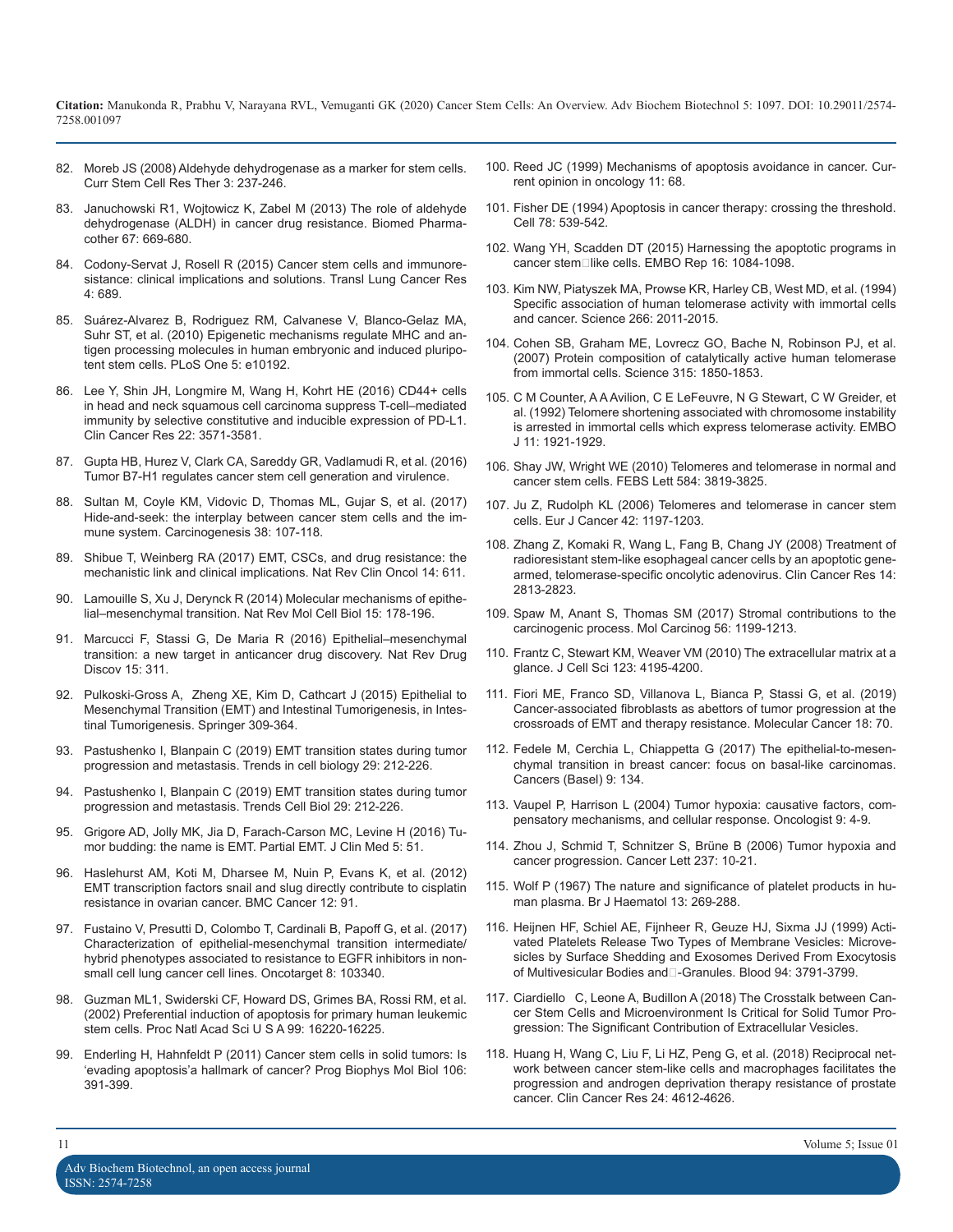- 119. [Karlsson T, Lundholm M, Widmark A, Persson E \(2016\) Tumor cell](https://www.ncbi.nlm.nih.gov/pubmed/27832183)derived exosomes from the prostate cancer cell line TRAMP-C1 impair [osteoclast formation and differentiation. PLoS One 11: e0166284](https://www.ncbi.nlm.nih.gov/pubmed/27832183).
- 120. [Minciacchi VR, Spinelli C, Reis-Sobreiro M, Cavallini L, You S, et al.](https://www.ncbi.nlm.nih.gov/pubmed/28202510) (2017) MYC mediates large oncosome-induced fibroblast reprogram[ming in prostate cancer. Cancer Res 77: 2306-2317](https://www.ncbi.nlm.nih.gov/pubmed/28202510).
- 121. [Baroni S1, Romero-Cordoba S2, Plantamura I1, Dugo M3, D'Ippolito](https://www.ncbi.nlm.nih.gov/pubmed/27468688) E, et al. (2016) Exosome-mediated delivery of miR-9 induces cancer[associated fibroblast-like properties in human breast fibroblasts. Cell](https://www.ncbi.nlm.nih.gov/pubmed/27468688)  [Death Dis 7: e2312](https://www.ncbi.nlm.nih.gov/pubmed/27468688).
- 122. [Donnarumma E, Fiore D, Nappa M, Roscigno G, Adamo A, et al.](https://www.ncbi.nlm.nih.gov/pubmed/28121625)  (2017) Cancer-associated fibroblasts release exosomal microRNAs [that dictate an aggressive phenotype in breast cancer. Oncotarget 8:](https://www.ncbi.nlm.nih.gov/pubmed/28121625)  [19592](https://www.ncbi.nlm.nih.gov/pubmed/28121625).
- 123. [Gernapudi R1, Yao Y, Zhang Y, Wolfson B, Roy S, et al. \(2015\) Target](https://www.ncbi.nlm.nih.gov/pubmed/25783182)ing exosomes from preadipocytes inhibits preadipocyte to cancer stem [cell signaling in early-stage breast cancer. Breast Cancer Res Treat](https://www.ncbi.nlm.nih.gov/pubmed/25783182)  [150: 685-695](https://www.ncbi.nlm.nih.gov/pubmed/25783182).
- 124. [Hsu YL, Hung JY, Chang WA, Jian SF, Lin YS, et al. \(2018\) Hypoxic](https://www.ncbi.nlm.nih.gov/pubmed/29292163)  lung-Cancer-derived extracellular vesicle MicroRNA-103a increases [the oncogenic effects of macrophages by targeting PTEN. 26: 568-](https://www.ncbi.nlm.nih.gov/pubmed/29292163) [581](https://www.ncbi.nlm.nih.gov/pubmed/29292163).
- 125. [Chu J, Li Y, Fan X, Ma J, Li J, et al. \(2018\) MiR-4319 suppress the](https://www.ncbi.nlm.nih.gov/pubmed/30021199) malignancy of triple-negative breast cancer by regulating self-renewal [and tumorigenesis of stem cells. Cell Physiol Biochem 48: 593-604.](https://www.ncbi.nlm.nih.gov/pubmed/30021199)
- 126. [Giroux Leprieur E, Tolani B, Li H, Leguay F, Hoang NT, et al. \(2017\)](https://www.ncbi.nlm.nih.gov/pubmed/29262597) Membrane-bound full-length Sonic Hedgehog identifies cancer stem [cells in human non-small cell lung cancer. Oncotarget 8: 103744](https://www.ncbi.nlm.nih.gov/pubmed/29262597).
- 127. [Fang M, Li Y, Huang K, Qi S, Zhang J, et al. \(2017\) IL33 promotes co](https://www.ncbi.nlm.nih.gov/pubmed/28249897)lon cancer cell stemness via JNK activation and macrophage recruit[ment. Cancer Res 77: 2735-2745](https://www.ncbi.nlm.nih.gov/pubmed/28249897).
- 128. [Ren D, Lin B, Zhang X, Peng Y, Ye Z, et al. \(2017\) Maintenance of](https://www.ncbi.nlm.nih.gov/pubmed/28591704)  cancer stemness by miR-196b-5p contributes to chemoresistance of [colorectal cancer cells via activating STAT3 signaling pathway. Onco](https://www.ncbi.nlm.nih.gov/pubmed/28591704)[target 8: 49807.](https://www.ncbi.nlm.nih.gov/pubmed/28591704)
- 129. [Bruno S, Collino F, Deregibus MC, Grange C, Tetta C, et al. \(2012\)](https://www.ncbi.nlm.nih.gov/pubmed/23034046)  Microvesicles derived from human bone marrow mesenchymal stem [cells inhibit tumor growth. Stem Cells Dev 22: 758-771.](https://www.ncbi.nlm.nih.gov/pubmed/23034046)
- 130. [Aliotta JM, Pereira M, Wen S, Dooner MS, Del Tatto M, et al. \(2017\)](https://www.ncbi.nlm.nih.gov/pubmed/28474513) Bone marrow endothelial progenitor cells are the cellular mediators [of pulmonary hypertension in the murine monocrotaline injury model.](https://www.ncbi.nlm.nih.gov/pubmed/28474513)  [Stem Cells Transl Med 6: 1595-1606.](https://www.ncbi.nlm.nih.gov/pubmed/28474513)
- 131. [Fonsato V, Collino F, Herrera MB, Cavallari C, Deregibus MC, et al.](https://www.ncbi.nlm.nih.gov/pubmed/22736596) (2012) Human liver stem cell□derived microvesicles inhibit hepatoma [growth in SCID mice by delivering antitumor microRNAs. Stem Cells](https://www.ncbi.nlm.nih.gov/pubmed/22736596)  [30: 1985-1998.](https://www.ncbi.nlm.nih.gov/pubmed/22736596)
- 132. [Lodestijn SC, Lenos KJ, Miedema DM, Bijlsma MF, Vermeulen L](https://www.tandfonline.com/doi/full/10.1080/23723556.2018.1540235) (2019) Cancer stem cells: here, there, and everywhere. Molecular & [cellular oncology 6: 1540235.](https://www.tandfonline.com/doi/full/10.1080/23723556.2018.1540235)
- 133. [Kosovsky M \(2012\) Culture and Assay Systems Utilized for cancer](https://www.bdbiosciences.com/documents/ecm_cancer_stem_cell.pdf)  stem cell research: 1.
- 134. [Abbaszadegan MR, Bagheri V, Razavi MS, Momtazi AA, Sahebkar](https://www.ncbi.nlm.nih.gov/pubmed/28019667)  A, et al. (2017) Isolation, identification, and characterization of cancer [stem cells: A review. J Cell Physiol 232: 2008-2018](https://www.ncbi.nlm.nih.gov/pubmed/28019667).
- 135. [Valent P, Bonnet D, De Maria R, Lapidot T, Copland M, et al. \(2012\)](https://www.ncbi.nlm.nih.gov/pubmed/23051844)  [Cancer stem cell definitions and terminology: the devil is in the details.](https://www.ncbi.nlm.nih.gov/pubmed/27832183)  [Nat Rev Cancer 12: 767.](https://www.ncbi.nlm.nih.gov/pubmed/23051844)
- 136. [Gao XM, Zhang R, Dong QZ, Qin LX \(2016\) Properties and feasibility](https://www.ncbi.nlm.nih.gov/pmc/articles/PMC5250607/)  [of using cancer stem cells in clinical cancer treatment. Cancer Biol](https://www.ncbi.nlm.nih.gov/pubmed/28202510) [Med 13: 489](https://www.ncbi.nlm.nih.gov/pmc/articles/PMC5250607/).
- 137. [Martinez-Outschoorn UE, Peiris-Pagés M, Pestell RG, Sotgia F, Lisan](https://www.ncbi.nlm.nih.gov/pubmed/27141887)[ti MP \(2017\) Cancer metabolism: a therapeutic perspective. Nat Rev](https://www.ncbi.nlm.nih.gov/pubmed/27468688) [Clin Oncol 14: 11.](https://www.ncbi.nlm.nih.gov/pubmed/27141887)
- 138. [Chen X, Wu L, Li D, Xu Y, Zhang L, et al. \(2018\) Radiosensitizing ef](https://www.ncbi.nlm.nih.gov/pubmed/29860718)fects of miR□18a□5p on lung cancer stem□like cells via downregulating both ATM and HIF $□1α$ . 7: 3834-3847.
- 139. [Yun X, Zhang K, Wang J, Pangeni RP, Yang L, et al. \(2018\) Targeting](https://www.ncbi.nlm.nih.gov/pubmed/29720480)  USP22 suppresses tumorigenicity and enhances cisplatin sensitivity [through ALDH1A3 downregulation in cancer-initiating cells from lung](https://www.ncbi.nlm.nih.gov/pubmed/29720480)  [adenocarcinoma. Mol Cancer Res 16: 1161-1171.](https://www.ncbi.nlm.nih.gov/pubmed/25783182)
- 140. [Dammacco F, Leone P, Silvestris F, Racanelli V \(2019\) Cancer Stem](https://www.researchgate.net/publication/330053510_Cancer_Stem_Cells_in_Multiple_Myeloma_and_the_Development_of_Novel_Therapeutic_Strategies) Cells in Multiple Myeloma and the Development of Novel Therapeutic [Strategies, in Oncogenomics. Elsevier: 121-137.](https://www.researchgate.net/publication/330053510_Cancer_Stem_Cells_in_Multiple_Myeloma_and_the_Development_of_Novel_Therapeutic_Strategies)
- 141. [Ho MM, Ng AV, Lam S, Hung JY \(2007\) Side population in human lung](https://www.ncbi.nlm.nih.gov/pubmed/17510412) cancer cell lines and tumors is enriched with stem-like cancer cells. [Cancer Res 67: 4827-4833](https://www.ncbi.nlm.nih.gov/pubmed/17510412).
- 142. [Joseph I, Tressler R, Bassett E, Harley C, Buseman CM, et al., The](https://www.ncbi.nlm.nih.gov/pubmed/21062983)  [telomerase inhibitor imetelstat depletes cancer stem cells in breast](https://www.ncbi.nlm.nih.gov/pubmed/30021199) [and pancreatic cancer cell lines. Cancer Res 70: 9494-9504](https://www.ncbi.nlm.nih.gov/pubmed/21062983).
- 143. [Shervington A, Lu C, Patel R, Shervington L \(2009\) Telomerase down](https://www.ncbi.nlm.nih.gov/pubmed/19430894)[regulation in cancer brain stem cell. Mol Cell Biochem 331: 153](https://www.ncbi.nlm.nih.gov/pubmed/29262597)[.](https://www.ncbi.nlm.nih.gov/pubmed/19430894)
- 144. [Cicenas J, Valius M \(2011\) The CDK inhibitors in cancer research and](https://www.ncbi.nlm.nih.gov/pubmed/21877198)  therapy. J Cancer Res Clin Oncol 137: 1409.
- 145. [Welcker M, Clurman BE \(2008\) FBW7 ubiquitin ligase: a tumour sup](https://www.ncbi.nlm.nih.gov/pubmed/18094723)pressor at the crossroads of cell division, growth and differentiation. [Nat Rev Cancer 8: 83.](https://www.ncbi.nlm.nih.gov/pubmed/18094723)
- 146. [Ostroff JS, Burkhalter JE, Cinciripini PM, Li Y, Shiyko MP, et al. \(2014\)](https://www.ncbi.nlm.nih.gov/pubmed/23895203) Randomized trial of a presurgical scheduled reduced smoking inter[vention for patients newly diagnosed with cancer. 33: 737.](https://www.ncbi.nlm.nih.gov/pubmed/23895203)
- 147. [Samaeekia R, Adorno-Cruz V, Bockhorn J, Chang YF, Huang S, et al.](https://www.ncbi.nlm.nih.gov/pubmed/27435395) [\(2017\) miR-206 inhibits stemness and metastasis of breast cancer by](https://www.ncbi.nlm.nih.gov/pubmed/23034046) [targeting MKL1/IL11 pathway. Clin Cancer Res 23: 1091-1103.](https://www.ncbi.nlm.nih.gov/pubmed/27435395)
- 148. [Munoz JL, Bliss SA, Greco SJ, Ramkissoon SH, Ligon KL, et al. \(2013\)](https://www.ncbi.nlm.nih.gov/pubmed/24084846) Delivery of functional anti-miR-9 by mesenchymal stem cell–derived [exosomes to glioblastoma multiforme cells conferred chemosensitivity](https://www.ncbi.nlm.nih.gov/pubmed/24084846)  [Mol Ther Nucleic Acids 2: e126](https://www.ncbi.nlm.nih.gov/pubmed/24084846).
- 149. [Sun Z, Wang L, Dong L, Wang X \(2018\) Emerging role of exosome](https://www.ncbi.nlm.nih.gov/pmc/articles/PMC6050499/)  [signalling in maintaining cancer stem cell dynamic equilibrium. J Cell](https://www.ncbi.nlm.nih.gov/pubmed/22736596) [Mol Med 22: 3719-3728](https://www.ncbi.nlm.nih.gov/pmc/articles/PMC6050499/).
- 150. [Lou G, Song X, Yang F, Wu S, Wang J, et al. \(2015\) Exosomes derived](https://www.ncbi.nlm.nih.gov/pubmed/26514126)  from miR-122-modified adipose tissue-derived MSCs increase chemo[sensitivity of hepatocellular carcinoma. J Hematol Oncol 8: 122](https://www.ncbi.nlm.nih.gov/pubmed/26514126)[.](https://www.tandfonline.com/doi/full/10.1080/23723556.2018.1540235)
- 151. [Wu X, Chen H, Wang X \(2012\) Can lung cancer stem cells be targeted](https://www.ncbi.nlm.nih.gov/pubmed/22436486)  [for therapies?. Cancer Treat Rev 38: 580-588](https://www.bdbiosciences.com/documents/ecm_cancer_stem_cell.pdf)[.](https://www.ncbi.nlm.nih.gov/pubmed/22436486)
- 152. [Bo LJ, Wei B, Li ZH, Wang ZF, Gao Z, et al. \(2015\) Bioinformatics](https://www.ncbi.nlm.nih.gov/pubmed/26502847)  [analysis of miRNA expression profile between primary and recurrent](https://www.ncbi.nlm.nih.gov/pubmed/28019667) [glioblastoma. Eur Rev Med Pharmacol Sci 19: 3579-3586.](https://www.ncbi.nlm.nih.gov/pubmed/26502847)